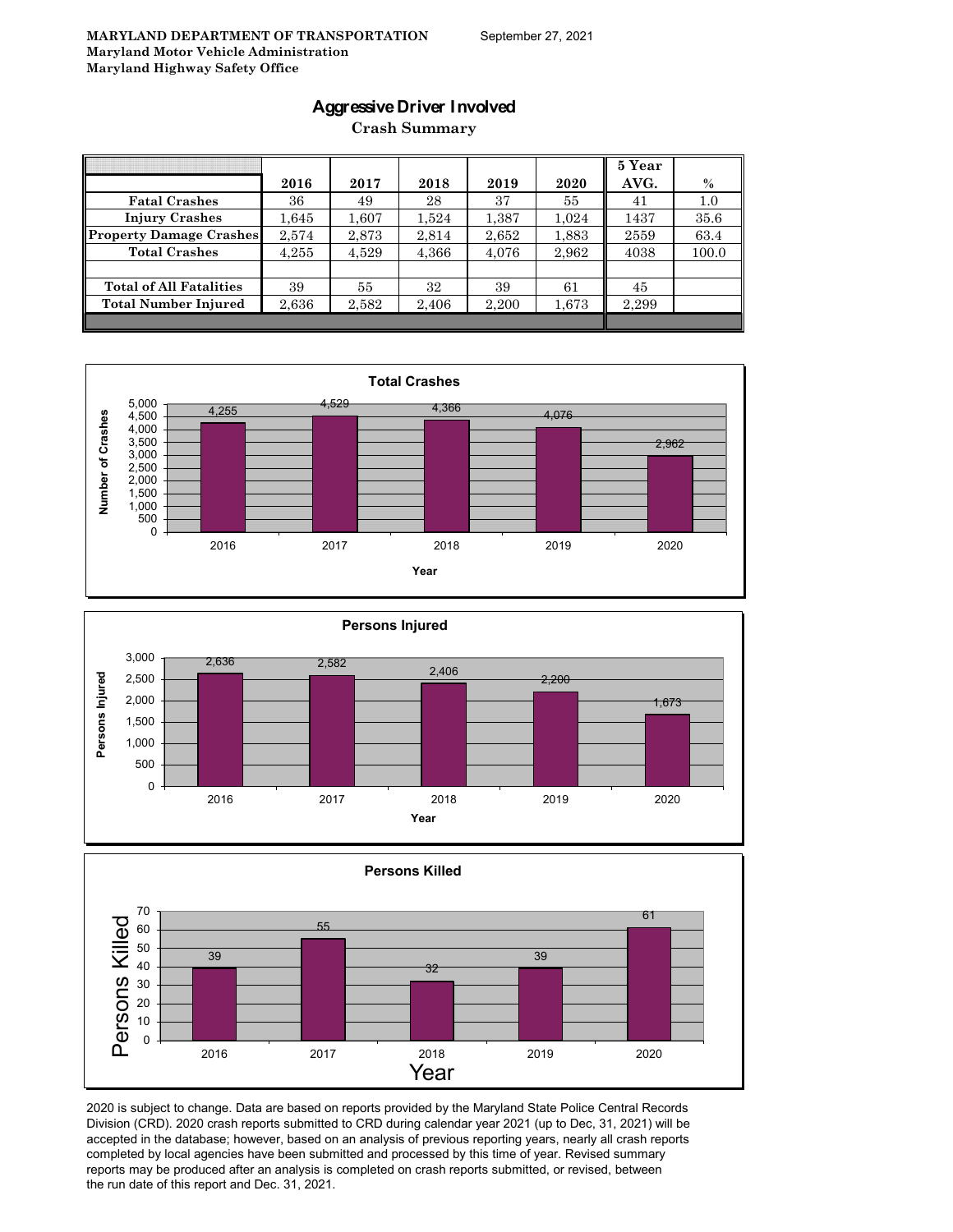|                       |                  |                | <b>Route Type</b> |                  |                  |                |         |
|-----------------------|------------------|----------------|-------------------|------------------|------------------|----------------|---------|
|                       |                  |                |                   |                  |                  |                |         |
| <b>Route Type</b>     | 2016             | 2017           | 2018              | 2019             | 2020             | AVG.           | $\%$    |
| <b>IS</b>             | 1,284            | 1,507          | 1,327             | 1,197            | 702              | 1203           | 29.8    |
| <b>US</b>             | 434              | 457            | 448               | 437              | 291              | 413            | 10.2    |
| <b>MD</b>             | 1,330            | 1,365          | 1,451             | 1,337            | 1,039            | 1304           | 32.3    |
| CO                    | 705              | 716            | 758               | 730              | 603              | 702            | 17.4    |
| MU                    | 183              | 156            | 150               | 171              | 131              | 158            | 3.9     |
| GV                    | 1                | $\,2$          | 5                 | $\,2$            | $\,2$            | $\,2$          | 0.1     |
| SR                    | $\mathbf{1}$     | $\overline{4}$ | $\sqrt{3}$        | $\sqrt{3}$       | $\boldsymbol{0}$ | $\overline{2}$ | 0.1     |
| <b>OP</b>             | 11               | 15             | 10                | 12               | 14               | 12             | 0.3     |
| Balto. City CY        | $\boldsymbol{0}$ | $\mathbf{0}$   | $\mathbf{0}$      | $\boldsymbol{0}$ | $\boldsymbol{0}$ | $\mathbf{0}$   | 0.0     |
| <b>Parking Lots</b>   | 31               | 50             | 42                | 48               | 35               | 41             | 1.0     |
| Unknown               | 275              | 257            | 172               | 139              | 145              | 198            | 4.9     |
| <b>Total Crashes</b>  | 4,255            | 4,529          | 4,366             | 4,076            | 2,962            | 4038           | 100.0   |
|                       |                  |                |                   |                  |                  |                |         |
|                       |                  |                |                   |                  |                  |                |         |
| <b>Route Type</b>     | 2016             | 2017           | 2018              | 2019             | 2020             | AVG.           | $\%$    |
| <b>IS</b>             | 363              | 417            | 358               | 306              | 197              | 328            | 22.8    |
| <b>US</b>             | 195              | 177            | 157               | 161              | 95               | 157            | 10.9    |
| <b>MD</b>             | 573              | 536            | 544               | 495              | 383              | 506            | 35.2    |
| CO                    | 329              | 301            | 316               | 292              | 232              | 294            | 20.5    |
| MU                    | 81               | 66             | 61                | 71               | 50               | 66             | $4.6\,$ |
| GV                    | $\mathbf{1}$     | $\mathbf{1}$   | $\boldsymbol{0}$  | $\mathbf{1}$     | $\,2$            | $\mathbf{1}$   | 0.1     |
| SR                    | $\overline{0}$   | $\overline{2}$ | $\sqrt{2}$        | $\mathbf{1}$     | $\boldsymbol{0}$ | $\mathbf 1$    | 0.1     |
| <b>OP</b>             | $\sqrt{3}$       | $\overline{4}$ | 3                 | $\bf 4$          | $\bf 5$          | $\sqrt{4}$     | 0.3     |
| Balto. City CY        | $\overline{0}$   | $\overline{0}$ | $\overline{0}$    | $\overline{0}$   | $\overline{0}$   | $\mathbf{0}$   | 0.0     |
| <b>Parking Lots</b>   | $\overline{6}$   | 19             | 17                | 10               | 8                | 12             | 0.8     |
| Unknown               | 94               | 84             | 66                | 46               | 52               | 68             | $4.8\,$ |
| <b>Injury Crashes</b> | 1,645            | 1,607          | 1,524             | 1,387            | 1,024            | 1,437          | 100.0   |
|                       |                  |                |                   |                  |                  |                |         |
|                       |                  |                |                   |                  |                  |                |         |
| <b>Route Type</b>     | 2016             | 2017           | 2018              | 2019             | 2020             | AVG.           | $\%$    |
| <b>IS</b>             | 6                | 5              | 4                 | 5                | 3                | 5              | 11.2    |

# **Aggressive Driver Involved**

| <b>MD</b>             | 573            | 536          | 544            | 495            | 383            | 506          | 35.2    |
|-----------------------|----------------|--------------|----------------|----------------|----------------|--------------|---------|
| $\bf{CO}$             | 329            | 301          | 316            | 292            | 232            | 294          | 20.5    |
| MU                    | 81             | 66           | 61             | 71             | 50             | 66           | 4.6     |
| GV                    | $\mathbf{1}$   | $\mathbf{1}$ | $\mathbf{0}$   | $\mathbf{1}$   | $\overline{2}$ | 1            | 0.1     |
| $_{\rm SR}$           | $\Omega$       | $\,2$        | $\sqrt{2}$     | $\mathbf{1}$   | $\mathbf{0}$   | 1            | 0.1     |
| <b>OP</b>             | 3              | 4            | 3              | 4              | 5              | 4            | 0.3     |
| Balto. City CY        | $\Omega$       | $\Omega$     | $\mathbf{0}$   | $\Omega$       | $\overline{0}$ | $\Omega$     | 0.0     |
| <b>Parking Lots</b>   | 6              | 19           | 17             | 10             | 8              | 12           | 0.8     |
| Unknown               | 94             | 84           | 66             | 46             | 52             | 68           | 4.8     |
| <b>Injury Crashes</b> | 1,645          | 1,607        | 1,524          | 1,387          | 1,024          | 1,437        | 100.0   |
|                       |                |              |                |                |                |              |         |
|                       |                |              |                |                |                |              |         |
|                       |                |              |                |                |                |              |         |
| <b>Route Type</b>     | 2016           | 2017         | 2018           | 2019           | 2020           | AVG.         | $\%$    |
| <b>IS</b>             | 6              | 5            | $\overline{4}$ | 5              | 3              | 5            | 11.2    |
| <b>US</b>             | $\overline{5}$ | 7            | 3              | $\overline{7}$ | 6              | 6            | 13.7    |
| MD                    | 14             | 18           | 9              | 12             | 25             | 16           | 38.0    |
| $\bf CO$              | 6              | 12           | 6              | 9              | 14             | 9            | 22.9    |
| MU                    | $\overline{5}$ | 4            | 3              | 2              | 5              | 4            | 9.3     |
| GV                    | $\mathbf{0}$   | $\mathbf{0}$ | $\mathbf{1}$   | $\overline{0}$ | $\mathbf{0}$   | $\mathbf{0}$ | $0.5\,$ |

**OP** 0 0 0 0 0 0 0.0 **Balto. City CY** 0 0 0 0 0 0 0.0 **Parking Lots** 0 0 0 0 0 0 0.0 **Unknown** 0 3 2 2 2 2 4.4 **Fatal Crashes** 36 49 28 37 55 41 100.0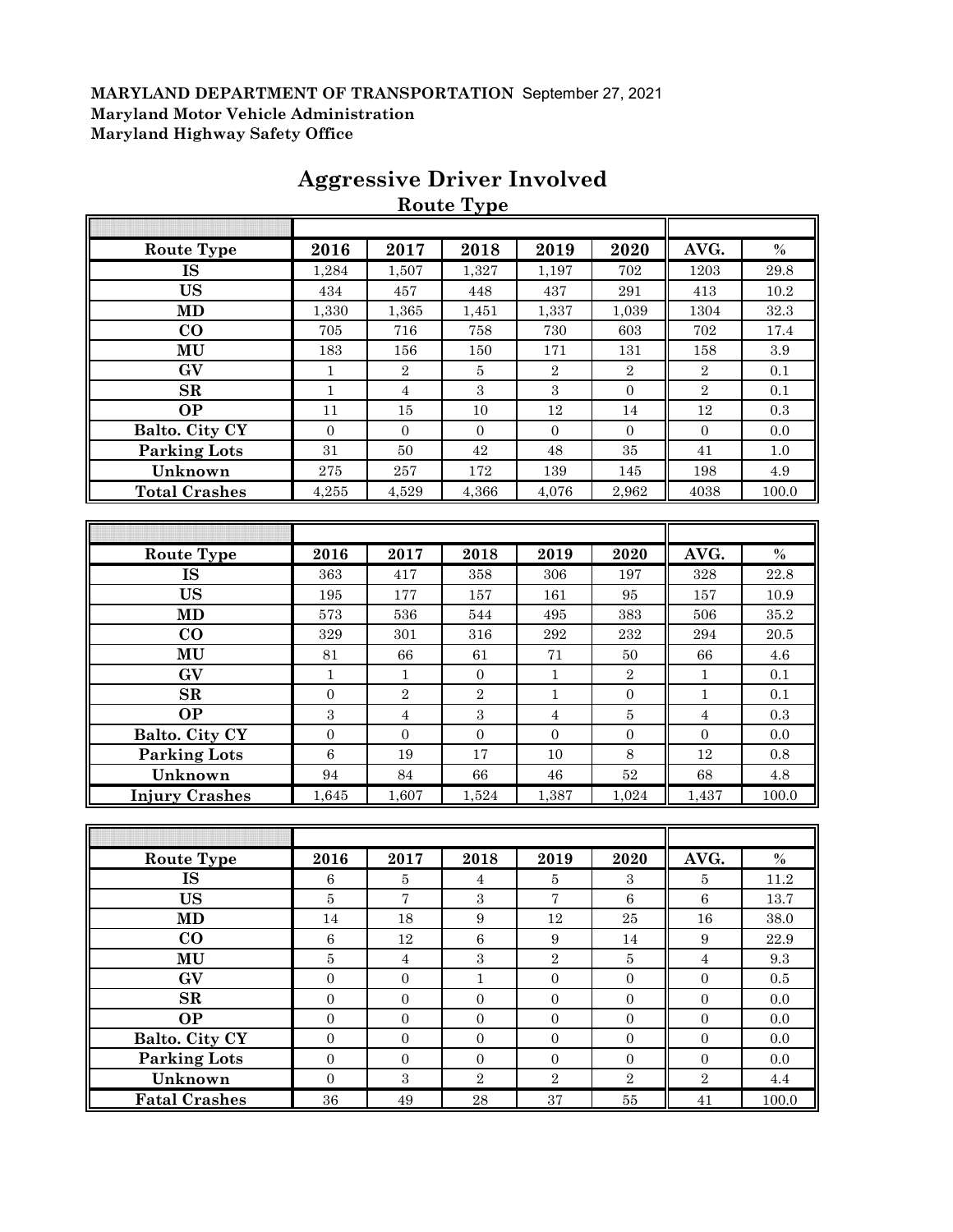#### **Aggressive Driver Involved**

|                               |                      |                      | County                 |         |                      |                    |            |
|-------------------------------|----------------------|----------------------|------------------------|---------|----------------------|--------------------|------------|
|                               |                      |                      |                        |         |                      |                    |            |
| County                        | 2016                 | 2017                 | 2018                   | 2019    | 2020                 | AVG.               | $\%$       |
| Allegany                      | 20                   | 13                   | 28                     | 24      | 21                   | 21                 | 0.5        |
| Anne Arundel                  | 453                  | 497                  | 564                    | 533     | 361                  | 482                | 11.9       |
| <b>Baltimore</b>              | 902                  | 866                  | 732                    | 611     | 423                  | 707                | 17.5       |
| Calvert                       | 43                   | 45                   | 45                     | 35      | 21                   | 38                 | 0.9        |
| Caroline                      | 13                   | 11                   | 15                     | 6       | 8                    | 11                 | 0.3        |
| Carroll                       | 98                   | 97                   | 103                    | 72      | 74                   | 89                 | 2.2        |
| Cecil                         | 50                   | 63                   | 47                     | 48      | 54                   | 52                 | 1.3        |
| <b>Charles</b>                | 115                  | 102                  | 83                     | 83      | 76                   | 92                 | 2.3        |
| Dorchester                    | 20                   | 13                   | 8                      | 14      | 13                   | 14                 | 0.3        |
| Frederick                     | 146                  | 186                  | 208                    | 187     | 112                  | 168                | 4.2        |
| Garrett                       | 20                   | 16                   | 5                      | 13      | 11                   | 13                 | 0.3        |
| Harford                       | 257                  | 220                  | 193                    | 150     | 106                  | 185                | 4.6        |
| Howard                        | 237                  | 234                  | 245                    | 275     | 172                  | 233                | 5.8        |
| Kent                          | 5                    | 4                    | 1                      | 5       | 8                    | 5                  | 0.1        |
| Montgomery                    | 545                  | 669                  | 665                    | 605     | 397                  | 576                | 14.3       |
| Prince George's               | 673                  | 881                  | 790                    | 835     | 611                  | 758                | 18.8       |
| Queen Anne's                  | 29                   | 30                   | 35                     | 21      | 20                   | 27                 | 0.7        |
| St. Mary's                    | 70                   | 66                   | 75                     | 66      | 59                   | 67                 | 1.7        |
| Somerset                      | 11                   | 7                    | 9                      | 9       | 9                    | 9                  | 0.2        |
| Talbot                        | 13                   | 16                   | 12                     | 10      | 15                   | 13                 | 0.3        |
| Washington                    | 159                  | 133                  | 140                    | 143     | 91                   | 133                | 3.3        |
| Wicomico                      | 64                   | 60                   | 66                     | 60      | 53                   | 61                 | 1.5        |
| Worcester                     | 49                   | 54                   | 46                     | 49      | 49                   | 49                 | 1.2        |
| <b>Baltimore City</b>         | 263                  | 246                  | 251                    | 222     | 198                  | 236                | 5.8        |
| <b>Total Crashes</b>          | 4,255                | 4,529                | 4,366                  | 4,076   | 2,962                | 4,038              | 100.0      |
|                               |                      |                      |                        |         |                      |                    |            |
|                               |                      |                      |                        |         |                      |                    |            |
|                               |                      |                      |                        |         |                      |                    |            |
| County                        | 2016                 | 2017                 | 2018                   | 2019    | 2020                 | AVG.               | $\%$       |
| Allegany                      | 9                    | $\overline{4}$       | 13                     | 11      | 8                    | 9                  | 0.6        |
| Anne Arundel                  | 175                  | 174                  | 206                    | 185     | 125                  | 173                | 12.0       |
| <b>Baltimore</b>              | 333                  | 306                  | $^{273}$               | 202     | 171                  | 257                | 17.9       |
| Calvert                       | 20                   | 24                   | 20                     | 13      | 6                    | 17                 | 1.2        |
| Caroline                      | 5                    | $\overline{4}$       | 6                      | 3       | $\overline{4}$       | $\overline{4}$     | $_{0.3}$   |
| Carroll                       | 37                   | 32                   | 38                     | 22      | 25                   | 31                 | 2.1        |
| Cecil                         | 19                   | 22                   | $^{20}$                | 14      | 19                   | 19                 | 1.3        |
| <b>Charles</b>                | 63                   | 40                   | 30                     | 36      | 35                   | 41                 | 2.8        |
| Dorchester                    | 11                   | 9                    | $\mathbf{1}$           | 11      | 7                    | 8                  | 0.5        |
| Frederick<br>Garrett          | 52<br>9              | 55<br>$\overline{4}$ | 71<br>3                | 65      | 35                   | 56<br>5            | 3.9<br>0.4 |
| Harford                       |                      |                      |                        | 5       | 6                    |                    |            |
|                               | 92                   | 87                   | 66                     | 47      | 27                   | 64                 | 4.4        |
| Howard<br>Kent                | 71<br>$\overline{0}$ | 66<br>$\mathbf{1}$   | 55<br>$\boldsymbol{0}$ | 61<br>3 | 37<br>$\overline{2}$ | 58<br>$\mathbf{1}$ | 4.0<br>0.1 |
|                               | 226                  | 254                  | 245                    | 225     | 151                  | 220                | 15.3       |
| Montgomery<br>Prince George's | 246                  | 282                  | 231                    | 251     | 159                  | 234                | 16.3       |
| Queen Anne's                  | 13                   | 9                    | 15                     | 9       | 7                    | 11                 | 0.7        |
| St. Mary's                    | 31                   | 34                   | 37                     | 21      | 29                   | 30                 | 2.1        |
| Somerset                      | $\overline{7}$       | 3                    | 4                      | 3       | 3                    | $\overline{4}$     | 0.3        |
| Talbot                        | 6                    | $\overline{7}$       | 5                      | 6       | 5                    | 6                  | 0.4        |
| Washington                    | 56                   | 35                   | 47                     | 63      | 30                   | 46                 | 3.2        |
| Wicomico                      | 31                   | 27                   | 35                     | 27      | 30                   | 30                 | 2.1        |
| Worcester                     | 28                   | 27                   | 14                     | 17      | 21                   | 21                 | 1.5        |
| <b>Baltimore City</b>         | 105                  | 101                  | 89                     | 87      | 82                   | 93                 | 6.5        |
| Injury Crashes                | 1,645                | 1,607                | 1,524                  | 1,387   | 1,024                | 1,437              | 100.0      |

| County                | 2016           | 2017           | 2018           | 2019           | 2020           | AVG.           | $\%$  |
|-----------------------|----------------|----------------|----------------|----------------|----------------|----------------|-------|
| Allegany              | $\Omega$       | $\Omega$       | $\Omega$       | $\Omega$       | 1              | $\Omega$       | 0.5   |
| Anne Arundel          | $\overline{2}$ | 5              | 1              | 6              | 8              | $\overline{4}$ | 10.7  |
| <b>Baltimore</b>      | 6              | 6              | $\overline{4}$ | 6              | 7              | 6              | 14.1  |
| Calvert               | 1              | 1              | 1              | 1              | 1              | 1              | 2.4   |
| Caroline              | $\overline{0}$ | 1              | 1              | 1              | $\Omega$       | 1              | 1.5   |
| Carroll               | $\overline{2}$ | $\overline{2}$ | 1              | 1              | 1              | 1              | 3.4   |
| Cecil                 | $\overline{2}$ | $\overline{4}$ | $\theta$       | 1              | $\overline{2}$ | $\overline{2}$ | 4.4   |
| <b>Charles</b>        | 1              | $\overline{2}$ | $\overline{2}$ | 1              | 3              | $\overline{2}$ | 4.4   |
| Dorchester            | $\overline{0}$ | $\theta$       | $\theta$       | $\Omega$       | $\overline{0}$ | $\overline{0}$ | 0.0   |
| Frederick             | 1              | $\overline{2}$ | $\overline{2}$ | 3              | 1              | $\overline{2}$ | 4.4   |
| Garrett               | $\mathbf{1}$   | $\theta$       | $\Omega$       | 1              | $\theta$       | $\Omega$       | 1.0   |
| Harford               | 1              | $\overline{4}$ | 1              | 1              | 1              | $\overline{2}$ | 3.9   |
| Howard                | $\overline{2}$ | 3              | 3              | $\theta$       | $\overline{2}$ | $\overline{2}$ | 4.9   |
| Kent                  | 1              | $\theta$       | $\theta$       | $\Omega$       | 1              | $\overline{0}$ | 1.0   |
| Montgomery            | $\overline{0}$ | $\theta$       | $\mathbf{1}$   | $\mathbf{1}$   | 3              | $\overline{1}$ | 2.4   |
| Prince George's       | 7              | 9              | $\overline{2}$ | 6              | 10             | 7              | 16.6  |
| Queen Anne's          | $\overline{0}$ | $\overline{2}$ | $\Omega$       | $\theta$       | 1              | $\mathbf{1}$   | 1.5   |
| St. Mary's            | 1              | 1              | $\theta$       | 1              | 1              | 1              | 2.0   |
| <b>Somerset</b>       | $\Omega$       | $\theta$       | $\theta$       | $\Omega$       | $\theta$       | $\Omega$       | 0.0   |
| Talbot                | $\theta$       | $\theta$       | $\theta$       | $\Omega$       | $\Omega$       | $\Omega$       | 0.0   |
| Washington            | $\theta$       | $\theta$       | $\theta$       | $\overline{2}$ | 1              | 1              | 1.5   |
| Wicomico              | 1              | 1              | 1              | $\overline{2}$ | 1              | 1              | 2.9   |
| Worcester             | $\mathbf{1}$   | $\theta$       | $\overline{2}$ | 1              | 1              | 1              | 2.4   |
| <b>Baltimore City</b> | 6              | 6              | 6              | $\overline{2}$ | 9              | 6              | 14.1  |
| <b>Fatal Crashes</b>  | 36             | 49             | 28             | 37             | 55             | 41             | 100.0 |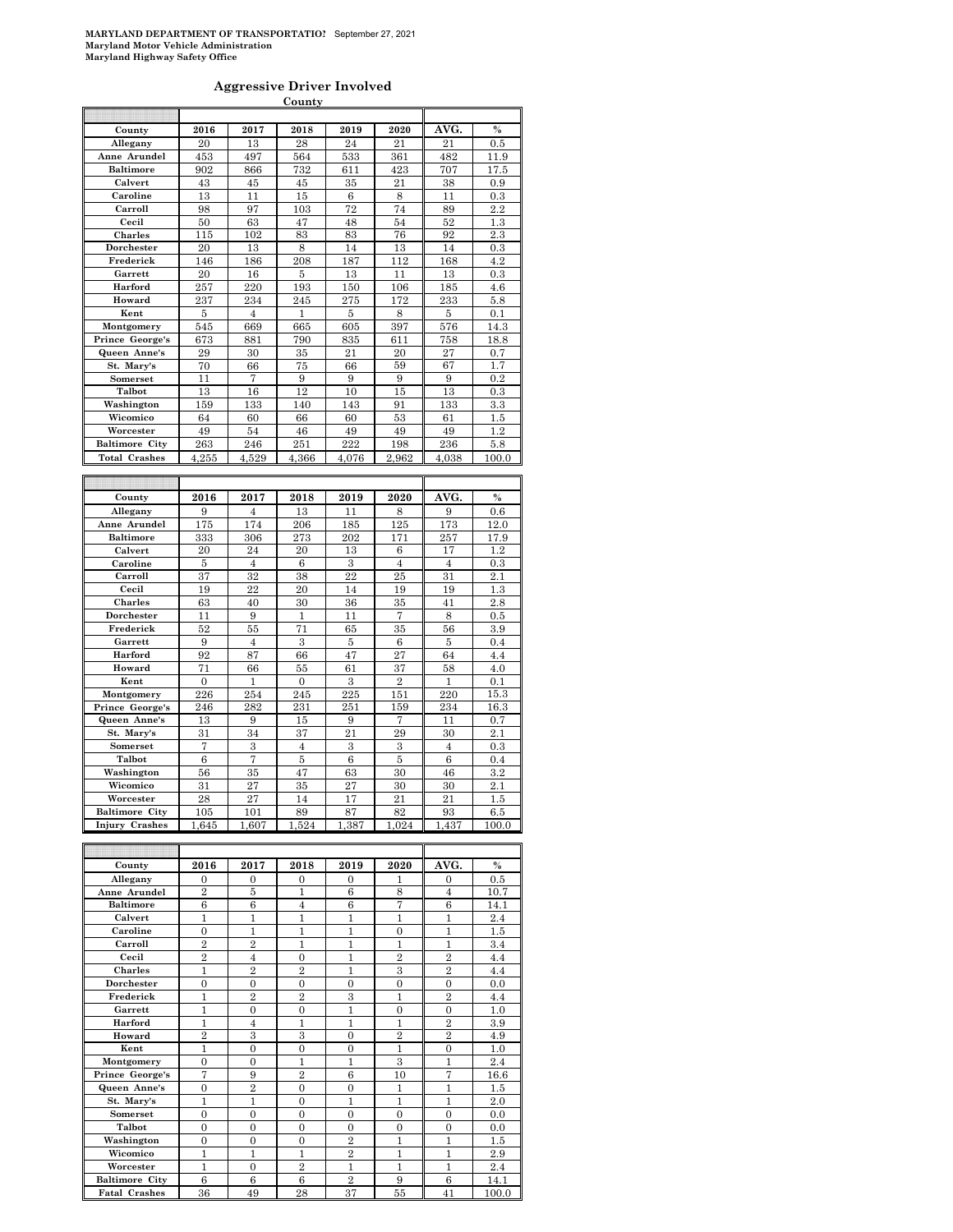|                      |                  |                    | Month            |                  |                  |                  |                  |
|----------------------|------------------|--------------------|------------------|------------------|------------------|------------------|------------------|
|                      |                  |                    |                  |                  |                  |                  |                  |
| Month                | 2016             | 2017               | 2018             | 2019             | 2020             | AVG.             | $\%$             |
| January              | 273              | 380                | 350              | 316              | 264              | 317              | $\overline{7.8}$ |
| February             | 262              | 299                | 323              | 321              | 290              | 299              | 7.4              |
| March                | 291              | 338                | 355              | 340              | 231              | 311              | 7.7              |
| April                | 329              | 363                | 333              | 281              | 142              | 290              | 7.2              |
| May                  | 364              | 405                | 381              | 360              | 185              | 339              | 8.4              |
| June                 | 381              | 402                | 323              | 366              | 203              | 335              | 8.3              |
| July                 | 348              | 393                | 344              | 342              | 301              | 346              | 8.6              |
| August               | 342              | 372                | $357\,$          | 353              | 271              | 339              | 8.4              |
| September            | 380              | 342                | 384              | 330              | 272              | 342              | 8.5              |
| October              | 430              | 456                | 386              | 345              | 287              | 381              | 9.4              |
| November             | 426              | 349                | 423              | 348              | 236              | 356              | 8.8              |
| December             | 429              | 430                | 407              | 374              | 280              | 384              | 9.5              |
| Unknown              | $\overline{0}$   | $\boldsymbol{0}$   | $\boldsymbol{0}$ | $\boldsymbol{0}$ | $\boldsymbol{0}$ | $\boldsymbol{0}$ | 0.0              |
| <b>Total Crashes</b> | 4,255            | 4,529              | 4,366            | 4,076            | 2,962            | 4,038            | 100.0            |
|                      |                  |                    |                  |                  |                  |                  |                  |
|                      |                  |                    |                  |                  |                  |                  |                  |
| Month                | 2016             | 2017               | 2018             | 2019             | 2020             | AVG.             | $\%$             |
| January              | 103              | 128                | 120              | 102              | 85               | 108              | 7.5              |
| February             | 83               | 111                | 127              | 101              | 94               | 103              | 7.2              |
| March                | 123              | 93                 | 113              | 109              | 81               | 104              | 7.2              |
| April                | 130              | 147                | 119              | 90               | 45               | 106              | 7.4              |
| May                  | 145              | 156                | 143              | 109              | 74               | 125              | 8.7              |
| June                 | 157              | 146                | 122              | 141              | 88               | 131              | 9.1              |
| July                 | 141              | 148                | 116              | 122              | 111              | 128              | 8.9              |
| August               | 140              | 125                | 130              | 128              | 91               | 123              | 8.5              |
| September            | 146              | 133                | 138              | 130              | 77               | 125              | 8.7              |
| October              | 174              | 153                | 136              | 125              | 96               | 137              | 9.5              |
| November             | 163              | 124                | 142              | 112              | 73               | 123              | 8.5              |
| <b>December</b>      | 140              | 143                | 118              | 118              | 109              | 126              | 8.7              |
| Unknown              | $\overline{0}$   | $\boldsymbol{0}$   | $\boldsymbol{0}$ | $\boldsymbol{0}$ | $\boldsymbol{0}$ | $\boldsymbol{0}$ | 0.0              |
| Injury Crashes       | 1,645            | $\overline{1,607}$ | 1,524            | 1,387            | 1,024            | 1,437            | 100.0            |
|                      |                  |                    |                  |                  |                  |                  |                  |
|                      |                  |                    |                  |                  |                  |                  |                  |
| Month                | 2016             | 2017               | 2018             | 2019             | 2020             | AVG.             | $\%$             |
| January              | 1                | 3                  | 3                | $\overline{0}$   | $\overline{0}$   | $\mathbf{1}$     | 3.4              |
| February             | $\bf 5$          | 3                  | $\overline{2}$   | $\boldsymbol{4}$ | $\boldsymbol{4}$ | $\overline{4}$   | 8.8              |
| March                | $\overline{3}$   | $\bf 4$            | $\boldsymbol{0}$ | $\,6\,$          | $\overline{4}$   | $\boldsymbol{3}$ | 8.3              |
| April                | 3                | 3                  | $\overline{2}$   | $\sqrt{3}$       | $\boldsymbol{3}$ | $\sqrt{3}$       | 6.8              |
| May                  | $\overline{3}$   | $\overline{3}$     | 8                | $\bf 5$          | $\overline{5}$   | $\bf 5$          | 11.7             |
| June                 | $\overline{4}$   | $\overline{4}$     | 3                | $\mathbf{0}$     | $\bf 5$          | 3                | 7.8              |
| July                 | $\boldsymbol{3}$ | $\bf 5$            | $\boldsymbol{0}$ | $\bf 4$          | $\,6\,$          | $\overline{4}$   | 8.8              |
| August               | $\overline{4}$   | $\bf 5$            | $\mathbf{1}$     | $\overline{4}$   | $8\,$            | $\overline{4}$   | 10.7             |
| September            | 3                | $\,6$              | $\overline{2}$   | $\overline{2}$   | 9                | $\overline{4}$   | 10.7             |

**October** 1 1 5 2 2 4 3 6.8 **November** 2 3 3 1 4 3 3 6.3 **December** 4 5 4 3 4 4 9.8 **Unknown** 0 0 0 0 0 0 0.0 **Fatal Crashes** 36 49 28 37 55 41 100.0

## **Aggressive Driver Involved**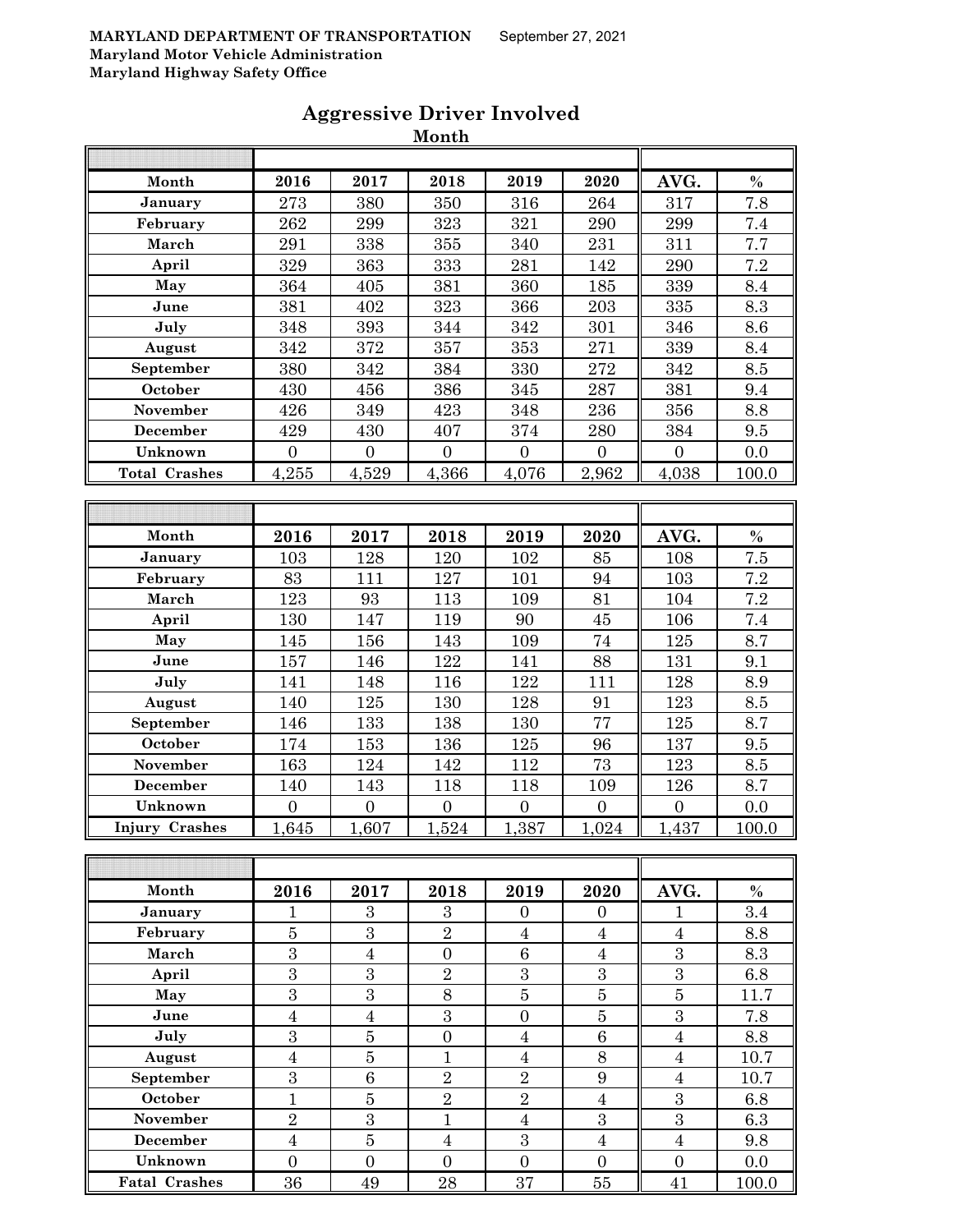September 27, 2021

## **Aggressive Driver Involved Day of Week**

| Day of Week           | 2016           | 2017           | 2018           | 2019           | 2020           | AVG.             | $\%$          |
|-----------------------|----------------|----------------|----------------|----------------|----------------|------------------|---------------|
| Monday                | 578            | 645            | 640            | 577            | 399            | 568              | 14.1          |
| Tuesday               | 653            | 707            | 696            | 658            | 389            | 621              | 15.4          |
| Wednesday             | 645            | 650            | 664            | 596            | 427            | 596              | 14.8          |
| Thursday              | 692            | 742            | 688            | 652            | 451            | 645              | 16.0          |
| Friday                | 762            | 731            | 718            | 677            | 539            | 685              | 17.0          |
| Saturday              | 507            | 564            | 502            | 509            | 418            | 500              | 12.4          |
| Sunday                | 418            | 490            | 458            | 407            | 339            | 422              | 10.5          |
| Unknown               | $\overline{0}$ | $\overline{0}$ | $\overline{0}$ | $\overline{0}$ | $\overline{0}$ | $\overline{0}$   | 0.0           |
| <b>Total Crashes</b>  | 4,255          | 4,529          | 4,366          | 4,076          | 2,962          | 4,038            | 100.0         |
|                       |                |                |                |                |                |                  |               |
|                       |                |                |                |                |                |                  |               |
| Day of Week           | 2016           | 2017           | 2018           | 2019           | 2020           | AVG.             | $\frac{0}{0}$ |
| Monday                | 217            | 224            | 197            | 206            | 134            | 196              | 13.6          |
| Tuesday               | 252            | 273            | 244            | 219            | 134            | 224              | 15.6          |
| Wednesday             | 257            | 238            | 244            | 190            | 147            | 215              | 15.0          |
| Thursday              | 253            | 244            | 257            | 218            | 161            | 227              | 15.8          |
| Friday                | 287            | 257            | 243            | 246            | 170            | 241              | 16.7          |
| Saturday              | 203            | 198            | 178            | 182            | 157            | 184              | 12.8          |
| Sunday                | 176            | 173            | 161            | 126            | 121            | 151              | 10.5          |
| Unknown               | $\overline{0}$ | $\overline{0}$ | $\overline{0}$ | $\overline{0}$ | $\overline{0}$ | $\overline{0}$   | 0.0           |
| <b>Injury Crashes</b> | 1,645          | 1,607          | 1,524          | 1,387          | 1,024          | 1,437            | 100.0         |
|                       |                |                |                |                |                |                  |               |
|                       |                |                |                |                |                |                  |               |
| Day of Week           | 2016           | 2017           | 2018           | 2019           | 2020           | AVG.             | $\%$          |
| Monday                | 8              | 7              | $\overline{5}$ | 8              | 11             | 8                | 19.0          |
| Tuesday               | $\overline{1}$ | $\overline{5}$ | $\overline{4}$ | $\overline{4}$ | 8              | $\overline{4}$   | 10.7          |
| Wednesday             | $\overline{5}$ | $\overline{9}$ | $\overline{3}$ | $\overline{2}$ | 9              | $\boldsymbol{6}$ | 13.7          |
| Thursday              | $\overline{6}$ | $\overline{5}$ | $\overline{2}$ | $\overline{0}$ | $\overline{2}$ | $\overline{3}$   | 7.3           |
| Friday                | $\bf 5$        | 8              | $\overline{4}$ | 7              | 7              | $6\phantom{.}6$  | 15.1          |
| Saturday              | 6              | 8              | $\overline{4}$ | 8              | 12             | 8                | 18.5          |
| Sunday                | $\overline{5}$ | $\overline{7}$ | $\,6\,$        | $8\,$          | $\,6\,$        | $\,6\,$          | 15.6          |
| Unknown               | $\overline{0}$ | $\overline{0}$ | $\overline{0}$ | $\overline{0}$ | $\overline{0}$ | $\overline{0}$   | 0.0           |
| <b>Fatal Crashes</b>  | 36             | 49             | 28             | 37             | $55\,$         | 41               | 100.0         |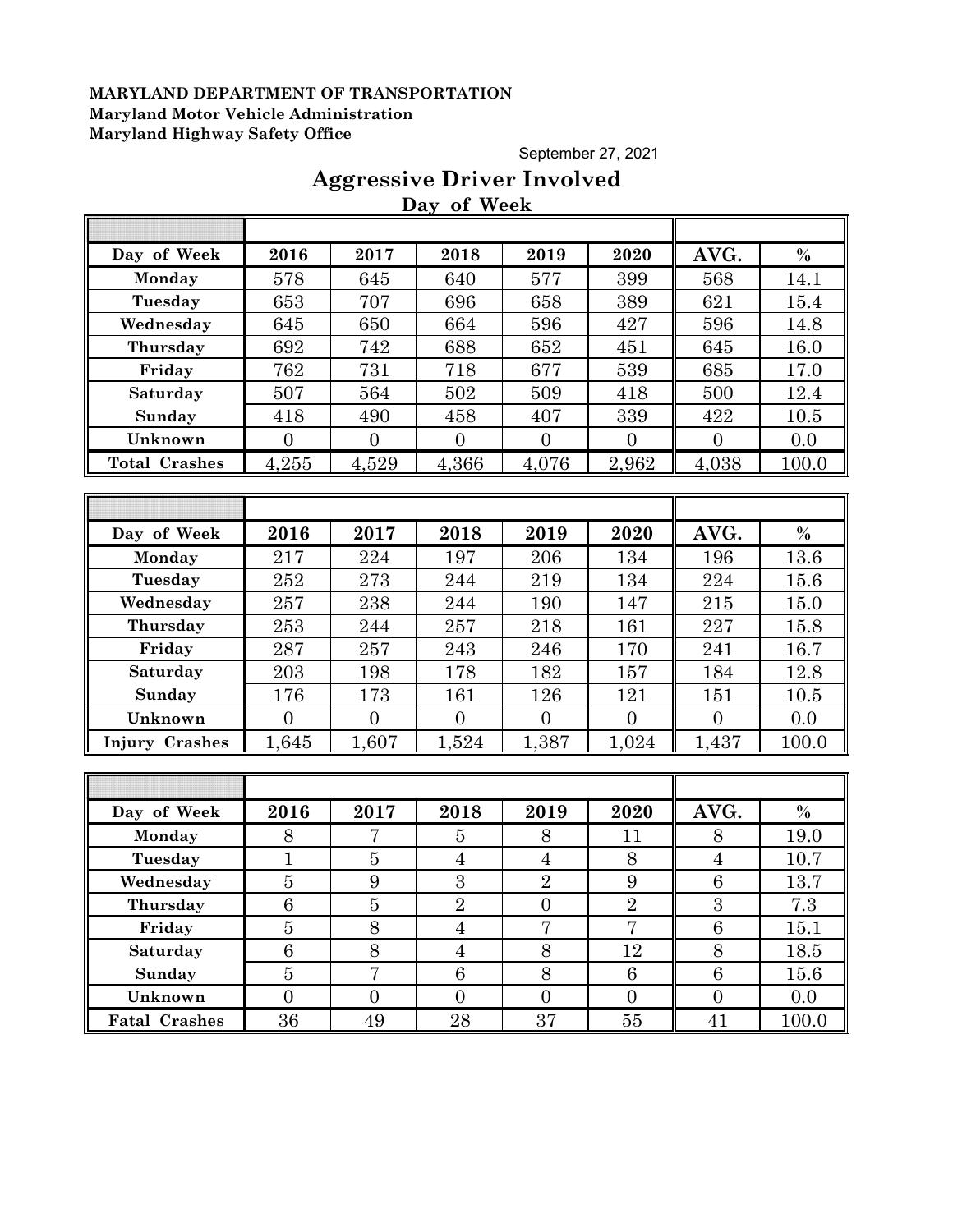### **Aggressive Driver Involved Time of Day**

| Time of Day               | 2016           | 2017           | 2018           | 2019             | 2020           | AVG.           | $\frac{0}{0}$ |
|---------------------------|----------------|----------------|----------------|------------------|----------------|----------------|---------------|
| 12:00 Midnight            | 69             | 79             | 66             | 58               | 49             | 64             | 1.6           |
| 1:00                      | 53             | 60             | 63             | 49               | 47             | 54             | 1.3           |
| 2:00                      | 50             | 47             | 55             | 41               | 34             | 45             | 1.1           |
| 3:00                      | 34             | 36             | 33             | 26               | 34             | 33             | 0.8           |
| 4:00                      | 28             | 49             | 27             | 30               | 28             | 32             | 0.8           |
| 5:00                      | 54             | 72             | 65             | 66               | 58             | 63             | 1.6           |
| 6:00                      | 145            | 151            | 152            | 130              | 89             | 133            | $\!3.3\!$     |
| 7:00                      | 240            | 237            | 263            | 234              | 112            | 217            | 5.4           |
| 8:00                      | 258            | 249            | 264            | 215              | 137            | 225            | 5.6           |
| 9:00                      | 186            | 197            | 190            | 192              | 95             | 172            | 4.3           |
| 10:00                     | 177            | 163            | 169            | 138              | 108            | 151            | 3.7           |
| 11:00                     | 218            | 175            | 196            | 165              | 132            | 177            | 4.4           |
| 12:00 Noon                | 216            | 215            | 233            | 213              | 170            | 209            | 5.2           |
| 1:00                      | 207            | 224            | 200            | 222              | 157            | 202            | 5.0           |
| 2:00                      | 255            | 272            | 298            | 267              | 207            | 260            | 6.4           |
| 3:00                      | 319            | 371            | 331            | 331              | 231            | 317            | 7.8           |
| 4:00                      | 365            | 399            | 382            | 381              | 226            | 351            | 8.7           |
| 5:00                      | 373            | 417            | 404            | 400              | 279            | 375            | 9.3           |
| 6:00                      | 344            | 344            | 308            | 285              | 230            | 302            | 7.5           |
| 7:00                      | 192            | 234            | 181            | 187              | 141            | 187            | 4.6           |
| 8:00                      | 150            | 163            | 144            | 134              | 131            | 144            | 3.6           |
| 9:00                      | 139            | 139            | 151            | 121              | 110            | 132            | 3.3           |
| 10:00                     | 100            | 127            | 102            | 101              | 85             | 103            | 2.6           |
| 11:00                     | 83             | 109            | 89             | 90               | 72             | 89             | 2.2           |
| Unknown                   | $\overline{0}$ | $\overline{0}$ | $\overline{0}$ | $\overline{0}$   | $\overline{0}$ | $\overline{0}$ | 0.0           |
| <b>Total Crashes</b>      | 4,255          | 4,529          | 4,366          | 4,076            | 2.962          | 4,038          | 100.0         |
|                           |                |                |                |                  |                |                |               |
|                           |                |                |                |                  |                |                |               |
|                           |                |                |                |                  |                |                |               |
| Time of Day               | 2016           | 2017           | 2018           | 2019             | 2020           | AVG.           | $\%$          |
| 12:00 Midnight            | $\rm 25$       | 30             | 24             | 17               | 18             | 23             | 1.6           |
| 1:00                      | 23             | 21             | 21             | 19               | 17             | 20             | 1.4           |
| 2:00                      | 16             | 14             | 12             | 14               | 10             | 13             | 0.9           |
| 3:00                      | 12             | 12             | 12             | 11               | 11             | 12             | 0.8           |
| 4:00                      | 12             | 16             | 9              | 12               | 11             | 12             | 0.8           |
| 5:00                      | 25             | 27             | 21             | 19               | 22             | 23             | 1.6           |
| 6:00                      | 56             | 53             | 45             | 50               | $35\,$         | 48             | 3.3           |
| 7:00                      | 92             | 68             | 84             | 77               | 37             | 72             | 5.0           |
| 8:00                      | 100            | 76             | 91             | 87               | 43             | 79             | 5.5           |
| 9:00                      | 54             | 54             | 69             | 69               | 28             | 55             | 3.8           |
| 10:00                     | 73<br>90       | 62             | 68             | 53               | 29             | 57             | 4.0           |
| 11:00                     | 90             | 65<br>89       | 73<br>90       | 63<br>88         | 43<br>65       | 67<br>84       | 4.6<br>5.9    |
| 12:00 Noon                |                |                |                |                  |                |                |               |
| 1:00<br>2:00              | 85<br>104      | 90<br>108      | 77<br>108      | 84<br>86         | 53<br>72       | 78<br>96       | 5.4<br>6.7    |
| 3:00                      | 130            | 113            | 119            | 107              | 88             | 111            | 7.8           |
|                           | 137            | 122            | 135            | 113              | 72             | 116            | 8.1           |
| 4:00<br>5:00              | 144            | 147            | 119            | 123              | 94             | 125            | 8.7           |
| 6:00                      | 119            | 127            | 100            | 86               | 74             | 101            | 7.0           |
| 7:00                      | 65             | 82             | 57             | 63               | 45             | 62             | 4.3           |
| 8:00                      | 63             | 67             | 55             | 52               | 50             | 57             | 4.0           |
| 9:00                      | 54             | 56             | 60             | 39               | 50             | 52             | 3.6           |
|                           | 43             | 63             | 42             | 33               | 31             | 42             | 2.9           |
| 10:00<br>11:00            | 33             | 45             | 33             | 22               | 26             | 32             | 2.2           |
|                           | $\mathbf{0}$   | $\mathbf{0}$   | $\mathbf{0}$   | $\boldsymbol{0}$ | $\mathbf{0}$   | $\mathbf{0}$   | 0.0           |
| Unknown<br>Injury Crashes | 1,645          | 1,607          | 1,524          | 1,387            | 1,024          | 1,437          | 100.0         |

| Time of Day          | 2016           | 2017           | 2018                    | 2019           | 2020           | AVG.             | $\frac{0}{0}$ |
|----------------------|----------------|----------------|-------------------------|----------------|----------------|------------------|---------------|
| 12:00 Midnight       | 1              | $\overline{2}$ | 1                       | 1              | $\overline{2}$ | 1                | 3.4           |
| 1:00                 | 1              | $\overline{2}$ | $\Omega$                | $\Omega$       | $\overline{2}$ | 1                | 2.4           |
| 2:00                 | $\overline{2}$ | $\overline{2}$ | $\overline{2}$          | $\mathbf{1}$   | $\mathbf{1}$   | $\overline{2}$   | 3.9           |
| 3:00                 | $\mathbf{0}$   | $\mathbf{0}$   | $\overline{2}$          | $\mathbf{1}$   | $\mathbf{1}$   | $\mathbf{1}$     | 2.0           |
| 4:00                 | $\Omega$       | $\mathbf{0}$   | $\mathbf{1}$            | $\Omega$       | $\mathbf{1}$   | $\overline{0}$   | 1.0           |
| 5:00                 | $\mathbf{0}$   | $\overline{2}$ | $\mathbf{0}$            | $\overline{0}$ | $\Omega$       | $\mathbf{0}$     | 1.0           |
| 6:00                 | $\overline{2}$ | $\mathbf{1}$   | $\mathbf{1}$            | $\mathbf{1}$   | $\mathbf{1}$   | $\mathbf{1}$     | 2.9           |
| 7:00                 | $\Omega$       | $\mathbf{0}$   | $\mathbf{1}$            | $\mathbf{1}$   | 3              | $\mathbf{1}$     | 2.4           |
| 8:00                 | $\mathbf{1}$   | $\overline{2}$ | $\mathbf{0}$            | $\overline{0}$ | $\mathbf{0}$   | $\mathbf{1}$     | 1.5           |
| 9:00                 | 1              | $\overline{2}$ | 1                       | $\mathbf{1}$   | $\overline{2}$ | $\mathbf{1}$     | 3.4           |
| 10:00                | $\overline{2}$ | $\overline{2}$ | $\mathbf{0}$            | $\mathbf{0}$   | $\overline{4}$ | $\overline{2}$   | 3.9           |
| 11:00                | 1              | $\mathbf{0}$   | $\overline{2}$          | $\overline{4}$ | $\overline{4}$ | $\boldsymbol{2}$ | 5.4           |
| $12:00$ Noon         | $\overline{4}$ | $\overline{4}$ | $\overline{\mathbf{3}}$ | $\overline{2}$ | $\mathbf{1}$   | 3                | 6.8           |
| 1:00                 | 1              | $\mathbf{1}$   | $\mathbf{0}$            | $\overline{4}$ | $\overline{2}$ | $\overline{2}$   | 3.9           |
| 2:00                 | $\overline{4}$ | $\overline{4}$ | $\overline{2}$          | $\mathbf{1}$   | $\overline{2}$ | 3                | 6.3           |
| 3:00                 | $\overline{2}$ | $\overline{4}$ | 3                       | 1              | $\overline{2}$ | $\overline{2}$   | 5.9           |
| 4:00                 | $\overline{2}$ | 3              | $\mathbf{0}$            | $\overline{2}$ | $\overline{4}$ | $\overline{2}$   | 5.4           |
| 5:00                 | $\overline{2}$ | $\overline{2}$ | 3                       | $\overline{2}$ | $\overline{4}$ | 3                | 6.3           |
| 6:00                 | $\Omega$       | $\overline{2}$ | $\overline{2}$          | 3              | $\overline{2}$ | $\overline{2}$   | 4.4           |
| 7:00                 | $\overline{2}$ | 1              | $\mathbf{0}$            | $\overline{2}$ | 3              | $\overline{2}$   | 3.9           |
| 8:00                 | 3              | 3              | $\mathbf{0}$            | $\overline{0}$ | 5              | $\overline{2}$   | 5.4           |
| 9:00                 | 1              | 3              | $\Omega$                | 5              | $\overline{7}$ | 3                | 7.8           |
| 10:00                | 1              | 1              | 3                       | 3              | 1              | $\overline{2}$   | 4.4           |
| 11:00                | 3              | 6              | $\mathbf{1}$            | $\overline{2}$ | $\mathbf{1}$   | 3                | 6.3           |
| Unknown              | $\mathbf{0}$   | $\mathbf{0}$   | $\mathbf{0}$            | $\mathbf{0}$   | $\mathbf{0}$   | $\mathbf{0}$     | 0.0           |
| <b>Fatal Crashes</b> | 36             | 49             | 28                      | 37             | 55             | 41               | 100.0         |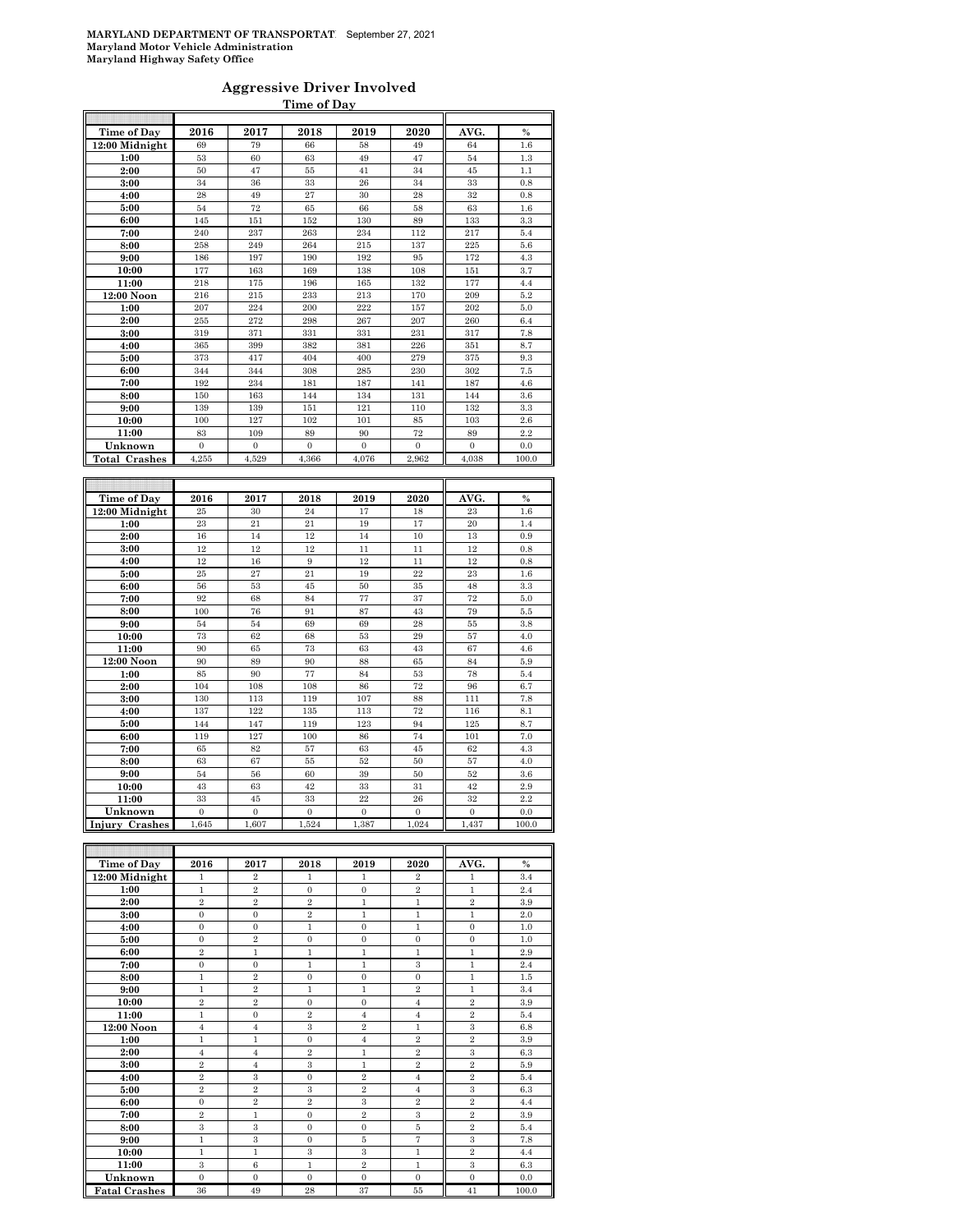### **Aggressive Driver Involved Driver Age**

| Driver Age           | 2016  | 2017  | 2018           | 2019           | 2020           | AVG.  | $\frac{0}{0}$ |
|----------------------|-------|-------|----------------|----------------|----------------|-------|---------------|
| 15 and Under         | 18    | 14    | 9              | $\overline{4}$ | 12             | 11    | 0.1           |
| 16                   | 59    | 52    | 54             | 45             | 28             | 48    | 0.5           |
| 17                   | 128   | 155   | 154            | 122            | 84             | 129   | 1.5           |
| 18                   | 182   | 212   | 200            | 169            | 128            | 178   | 2.1           |
| 19                   | 218   | 216   | 193            | 219            | 147            | 199   | 2.3           |
| 20                   | 224   | 240   | 169            | 191            | 153            | 195   | 2.3           |
| $21 - 24$            | 962   | 1,008 | 905            | 828            | 629            | 866   | 10.0          |
| $25 - 29$            | 1,240 | 1,257 | 1,108          | 1,054          | 744            | 1,081 | 12.4          |
| $30 - 34$            | 956   | 1,093 | 1,045          | 965            | 627            | 937   | 10.8          |
| $35 - 39$            | 802   | 921   | 906            | 821            | 558            | 802   | 9.2           |
| $40 - 44$            | 743   | 755   | 770            | 702            | 492            | 692   | 8.0           |
| $45 - 49$            | 768   | 778   | 712            | 655            | 406            | 664   | 7.6           |
| $50 -$<br>54         | 757   | 702   | 722            | 606            | 385            | 634   | 7.3           |
| $55 - 59$            | 606   | 706   | 631            | 580            | 364            | 577   | 6.7           |
| $60 - 64$            | 450   | 446   | 411            | 430            | 298            | 407   | 4.7           |
| $65 - 69$            | 285   | 305   | 320            | 272            | 173            | 271   | 3.1           |
| $70 - 79$            | 273   | 289   | 324            | 308            | 199            | 279   | 3.2           |
| $80 +$               | 100   | 112   | 111            | 124            | 54             | 100   | 1.2           |
| Unknown              | 482   | 607   | 654            | 653            | 654            | 610   | 7.0           |
| <b>Total Drivers</b> | 9,253 | 9,868 | 9,398          | 8,748          | 6,135          | 8,680 | 100.0         |
|                      |       |       |                |                |                |       |               |
|                      |       |       |                |                |                |       |               |
| Driver Age           | 2016  | 2017  | 2018           | 2019           | 2020           | AVG.  | $\%$          |
| 15 and Under         | 11    | 7     | $\overline{2}$ | 1              | 4              | 5     | 0.3           |
| 16                   | 7     | 7     | 6              | 3              | $\overline{7}$ | 6     | 0.4           |

| 15 and Under                         | 11             | 7     | $\overline{2}$ | 1     | $\overline{4}$ | 5     | 0.3   |
|--------------------------------------|----------------|-------|----------------|-------|----------------|-------|-------|
| 16                                   | $\overline{7}$ | 7     | 6              | 3     | $\overline{7}$ | 6     | 0.4   |
| 17                                   | 32             | 30    | 24             | 18    | 13             | 23    | 1.5   |
| 18                                   | 27             | 30    | 41             | 27    | 20             | 29    | 1.8   |
| 19                                   | 48             | 22    | 31             | 51    | 27             | 36    | 2.3   |
| 20                                   | 50             | 44    | 34             | 39    | 29             | 39    | 2.5   |
| $21 - 24$                            | 196            | 183   | 155            | 138   | 148            | 164   | 10.4  |
| $25 -$<br>29                         | 231            | 213   | 202            | 197   | 152            | 199   | 12.6  |
| 34<br>$30 -$                         | 181            | 188   | 187            | 183   | 141            | 176   | 11.1  |
| 39<br>35 -                           | 173            | 181   | 181            | 152   | 113            | 160   | 10.1  |
| $40 -$<br>44                         | 148            | 135   | 133            | 122   | 99             | 127   | 8.1   |
| 45<br>49<br>$\overline{\phantom{a}}$ | 166            | 147   | 135            | 115   | 80             | 129   | 8.1   |
| $50 -$<br>54                         | 160            | 144   | 133            | 116   | 79             | 126   | 8.0   |
| 55 -<br>59                           | 129            | 121   | 108            | 125   | 83             | 113   | 7.2   |
| $60 - 64$                            | 101            | 111   | 99             | 83    | 51             | 89    | 5.6   |
| $65 - 69$                            | 61             | 65    | 82             | 61    | 38             | 61    | 3.9   |
| $70 - 79$                            | 66             | 69    | 78             | 67    | 44             | 65    | 4.1   |
| $80 +$                               | 26             | 28    | 26             | 26    | 12             | 24    | 1.5   |
| Unknown                              | 9              | 12    | 12             | 7     | 10             | 10    | 0.6   |
| <b>Injured Drivers</b>               | 1,822          | 1,737 | 1,669          | 1,531 | 1,150          | 1,582 | 100.0 |

| Driver Age               | 2016           | 2017           | 2018           | 2019           | 2020           | AVG.           | $\%$  |
|--------------------------|----------------|----------------|----------------|----------------|----------------|----------------|-------|
| 15 and Under             | $\Omega$       | $\overline{0}$ | $\Omega$       | 1              | $\overline{0}$ | $\overline{0}$ | 0.6   |
| 16                       | $\overline{0}$ | $\overline{0}$ | $\Omega$       | $\Omega$       | $\overline{0}$ | $\overline{0}$ | 0.0   |
| 17                       | $\overline{0}$ | $\overline{0}$ | $\overline{0}$ | $\Omega$       | $\mathbf{1}$   | $\overline{0}$ | 0.6   |
| 18                       | 1              | $\overline{2}$ | $\Omega$       | $\Omega$       | $\overline{0}$ | 1              | 1.8   |
| 19                       | $\Omega$       | $\overline{2}$ | $\theta$       | $\overline{2}$ | $\overline{2}$ | $\overline{1}$ | 3.6   |
| 20                       | $\overline{2}$ | $\overline{0}$ | 1              | $\Omega$       | 3              | 1              | 3.6   |
| $21 - 24$                | 1              | 5              | 3              | 5              | $\overline{7}$ | $\overline{4}$ | 12.7  |
| $25 - 29$                | 7              | 8              | $\overline{2}$ | 3              | 6              | 5              | 15.7  |
| $30 - 34$                | 3              | 3              | $\overline{2}$ | $\overline{4}$ | 5              | 3              | 10.2  |
| $35 - 39$                | 3              | $\overline{2}$ | $\overline{2}$ | 3              | $\overline{2}$ | $\overline{2}$ | 7.2   |
| $40 - 44$                | 1              | $\overline{4}$ | $\mathbf{2}$   | $\overline{2}$ | $\overline{4}$ | 3              | 7.8   |
| $45 - 49$                | $\overline{0}$ | $\overline{4}$ | $\overline{4}$ | $\overline{2}$ | $\overline{0}$ | $\overline{2}$ | 6.0   |
| $50 - 54$                | 3              | 3              | $\mathbf{1}$   | $\overline{2}$ | 3              | $\overline{2}$ | 7.2   |
| $55 - 59$                | $\Omega$       | $\overline{2}$ | $\Omega$       | $\mathbf{1}$   | $\overline{2}$ | 1              | 3.0   |
| $60 - 64$                | $\overline{2}$ | $\overline{2}$ | 1              | 1              | $\overline{2}$ | $\overline{2}$ | 4.8   |
| $65 - 69$                | $\overline{2}$ | 3              | 1              | 1              | $\overline{0}$ | $\mathbf{1}$   | 4.2   |
| $70 - 79$                | $\overline{4}$ | 1              | $\overline{2}$ | $\overline{2}$ | 1              | $\overline{2}$ | 6.0   |
| $80 +$                   | $\overline{2}$ | $\mathbf{1}$   | $\theta$       | 3              | $\overline{2}$ | $\overline{2}$ | 4.8   |
| Unknown                  | $\overline{0}$ | $\overline{0}$ | $\Omega$       | $\Omega$       | $\overline{0}$ | $\overline{0}$ | 0.0   |
| <b>Driver Fatalities</b> | 31             | 42             | 21             | 32             | 40             | 33             | 100.0 |

**Driver pages - all drivers involved.**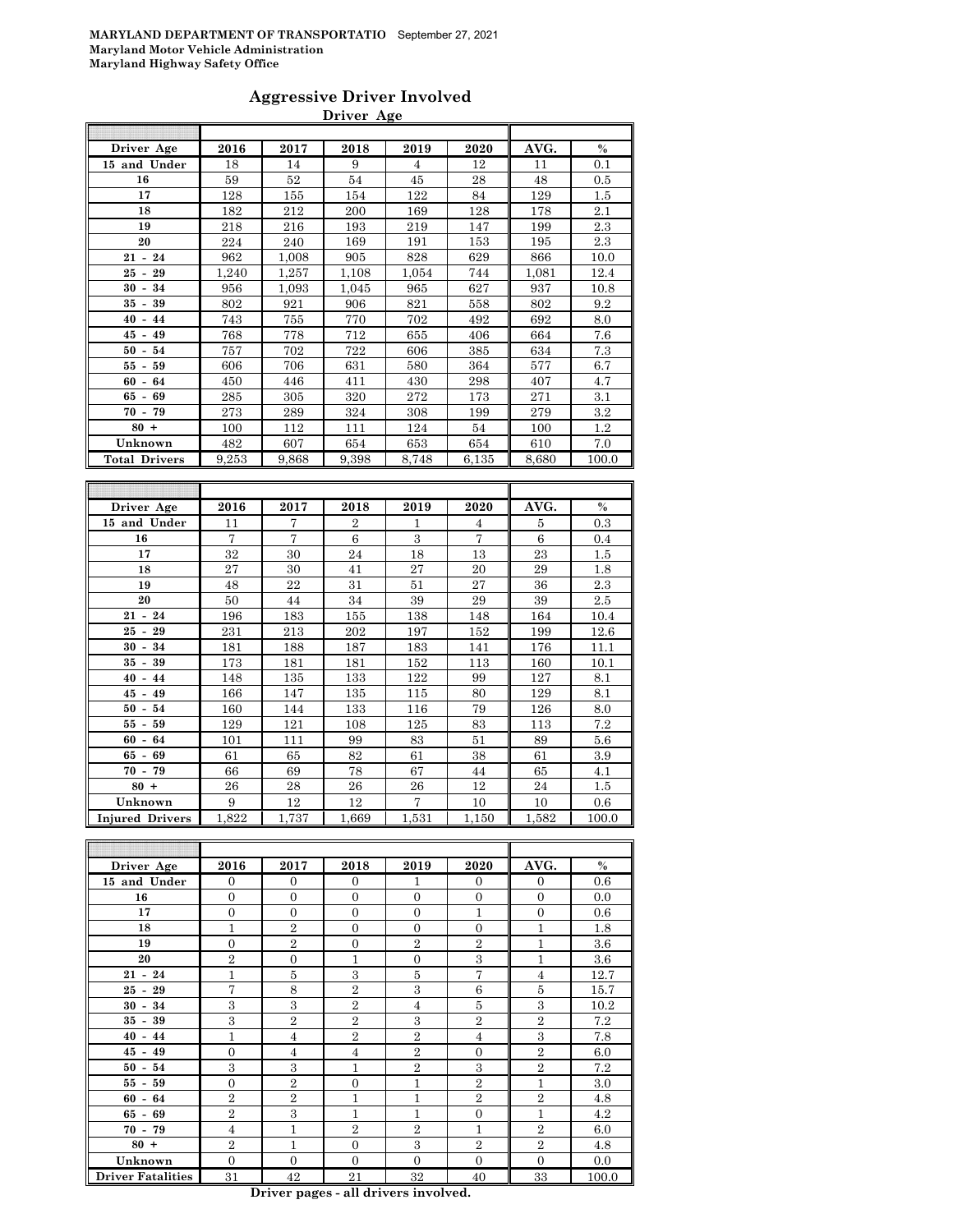| Driver Gender        | 2016  | 2017  | 2018  | 2019  | 2020  | AVG.  | $\%$  |
|----------------------|-------|-------|-------|-------|-------|-------|-------|
| Male                 | 5,319 | 5,639 | 5,277 | 4,896 | 3,477 | 4,922 | 56.7  |
| Female               | 3,419 | 3,580 | 3,417 | 3,163 | 1,996 | 3,115 | 35.9  |
| Unknown              | 515   | 649   | 704   | 689   | 662   | 644   | 7.4   |
| <b>Total Drivers</b> | 9,253 | 9,868 | 9,398 | 8,748 | 6,135 | 8,680 | 100.0 |

## **Aggressive Driver Involved Driver Gender**

| Driver Gender          | 2016 | 2017  | 2018  | 2019  | 2020  | AVG. | $\frac{0}{0}$ |
|------------------------|------|-------|-------|-------|-------|------|---------------|
| Male                   | 894  | 867   | 863   | 772   | 661   | 811  | 51.3          |
| Female                 | 907  | 850   | 784   | 747   | 475   | 753  | 47.6          |
| Unknown                | 21   | 20    | 22    | 12    | 14    | 18   |               |
| <b>Driver Injuries</b> | .822 | 1,737 | 0.669 | 1,531 | 1,150 | ,582 | 100.0         |

| Driver Gender            | 2016   | 2017 | 2018 | 2019 | 2020 | AVG. | $\frac{0}{0}$ |
|--------------------------|--------|------|------|------|------|------|---------------|
| Male                     | 21     | 34   |      | 24   | 29   | 25   | 75.3          |
| Female                   | $10\,$ |      |      |      |      |      | 24.7          |
| Unknown                  |        |      |      |      |      |      | 0.0           |
| <b>Driver Fatalities</b> | 31     | 42   | ാ    | 32   | 40   | 33   | 100.0         |

**Driver pages - all drivers involved.**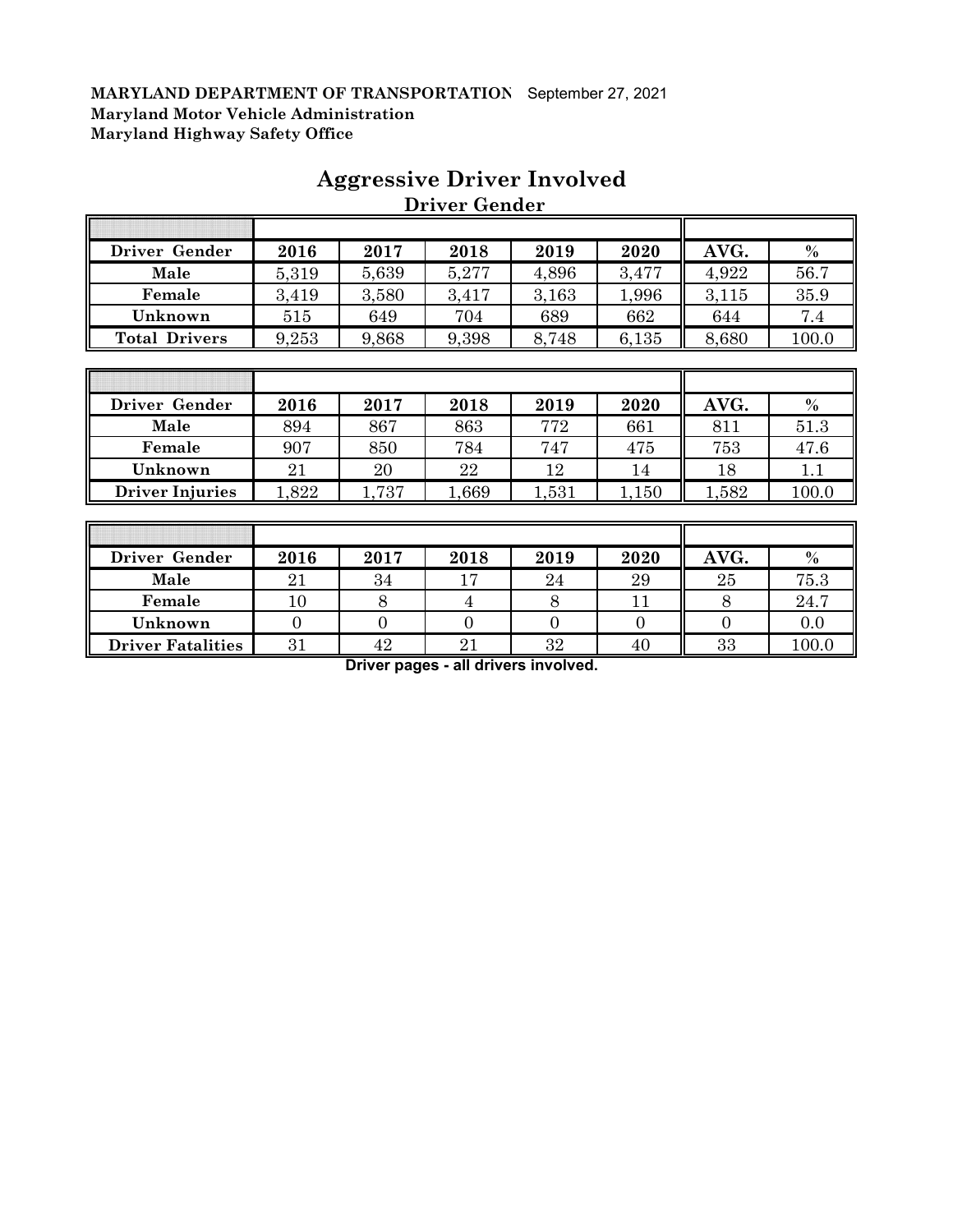$\mathsf{r}$ 

### **Aggressive Driver Involved Driver Safety Equipment Use**

| <b>Safety Equipment</b> | 2016             | 2017             | 2018             | 2019             | 2020             | AVG.             | $\%$  |
|-------------------------|------------------|------------------|------------------|------------------|------------------|------------------|-------|
| <b>Not Applicable</b>   | 117              | 138              | 143              | 167              | 130              | 139              | 1.6   |
| None                    | 154              | 163              | 142              | 154              | 150              | 153              | 1.8   |
| Lap belt only           | 10               | 4                | 17               | 14               | 9                | 11               | 0.1   |
| Shoulder belt only      | 29               | 30               | 25               | 14               | 30               | 26               | 0.3   |
| Shoulder/Lap belt(s)    | 8,078            | 8.435            | 8,014            | 7,304            | 4,874            | 7,341            | 84.6  |
| Child/Youth restraint   | $\mathbf{0}$     | $\mathbf{0}$     | 0                | $\overline{0}$   | $\mathbf{0}$     | $\overline{0}$   | 0.0   |
| Child restraint forward | $\overline{2}$   | $\overline{0}$   | $\overline{2}$   | $\overline{0}$   | $\overline{0}$   | $\mathbf{1}$     | 0.0   |
| Child restraint rear    | $\boldsymbol{0}$ | $\boldsymbol{0}$ | 0                | $\overline{0}$   | $\boldsymbol{0}$ | $\boldsymbol{0}$ | 0.0   |
| <b>Booster seat</b>     | $\boldsymbol{0}$ | $\overline{0}$   | $\boldsymbol{0}$ | $\boldsymbol{0}$ | $\overline{0}$   | $\boldsymbol{0}$ | 0.0   |
| Child restraint unknow  | $\mathbf{1}$     | $\boldsymbol{0}$ | 1                | 1                | $\boldsymbol{0}$ | 1                | 0.0   |
| Mc/Bike helmet          | 44               | 55               | 37               | 44               | 49               | 46               | 0.5   |
| Mc/bike shield only     | $\mathbf{0}$     | 1                | $\mathbf{0}$     | $\boldsymbol{0}$ | 1                | $\mathbf{0}$     | 0.0   |
| Mc/bike helmet & shield | 20               | 39               | 25               | 27               | 26               | 27               | 0.3   |
| Protective pads         | $\mathbf{0}$     | $\mathbf{0}$     | $\boldsymbol{2}$ | $\overline{0}$   | $\boldsymbol{0}$ | $\boldsymbol{0}$ | 0.0   |
| Reflective clothing     | $\overline{0}$   | $\overline{4}$   | $\overline{0}$   | $\overline{0}$   | $\mathbf{1}$     | $\mathbf{1}$     | 0.0   |
| Lighting                | $\boldsymbol{0}$ | $\boldsymbol{0}$ | $\boldsymbol{0}$ | $\mathbf{1}$     | $\overline{2}$   | $\mathbf 1$      | 0.0   |
| Air bag only            | $\boldsymbol{0}$ | $\boldsymbol{0}$ | $\overline{0}$   | $\overline{0}$   | $\overline{0}$   | $\boldsymbol{0}$ | 0.0   |
| Air bag and belts       | $\boldsymbol{0}$ | $\overline{0}$   | 0                | $\overline{0}$   | $\boldsymbol{0}$ | $\boldsymbol{0}$ | 0.0   |
| Other                   | $\,6$            | 6                | 1                | 10               | $\overline{2}$   | 5                | 0.1   |
| Unknown                 | 792              | 993              | 989              | 1,012            | 861              | 929              | 10.7  |
| <b>Total Drivers</b>    | 9,253            | 9,868            | 9,398            | 8,748            | 6,135            | 8,680            | 100.0 |
|                         |                  |                  |                  |                  |                  |                  |       |
|                         |                  |                  |                  |                  |                  |                  |       |
| <b>Safety Equipment</b> | 2016             | 2017             | 2018             | 2019             | 2020             | AVG.             | $\%$  |
| Not Applicable          | 19               | 25               | 6                | 19               | 23               | 18               | 1.2   |
| None                    | 69               | 66               | 68               | 65               | 74               | 68               | 4.3   |
| Lap belt only           | $\overline{4}$   | $\mathbf{0}$     | 3                | 5                | $\overline{2}$   | 3                | 0.2   |
| Shoulder belt only      | 7                | 5                | $\overline{4}$   | 6                | $\overline{4}$   | $\bf 5$          | 0.3   |
| Shoulder/Lap belt(s)    | 1,599            | 1,484            | 1,458            | 1.293            | 932              | 1,353            | 85.5  |
| Child/Youth restraint   | $\boldsymbol{0}$ | $\overline{0}$   | $\overline{0}$   | $\boldsymbol{0}$ | $\boldsymbol{0}$ | $\boldsymbol{0}$ | 0.0   |
| Child restraint forward | 1                | $\boldsymbol{0}$ | 0                | $\boldsymbol{0}$ | $\mathbf{0}$     | $\boldsymbol{0}$ | 0.0   |
| Child restraint rear    | $\overline{0}$   | $\overline{0}$   | $\overline{0}$   | $\overline{0}$   | $\overline{0}$   | $\overline{0}$   | 0.0   |
| <b>Booster seat</b>     | $\boldsymbol{0}$ | $\boldsymbol{0}$ | $\mathbf{0}$     | $\boldsymbol{0}$ | $\mathbf{0}$     | $\boldsymbol{0}$ | 0.0   |
| Child restraint unknow  | $\overline{0}$   | $\overline{0}$   | $\mathbf{1}$     | $\overline{0}$   | $\overline{0}$   | $\overline{0}$   | 0.0   |
| Mc/Bike helmet          | 30               | 31               | 25               | 31               | 32               | 30               | 1.9   |
| Mc/bike shield only     | $\mathbf{0}$     | $\mathbf{1}$     | $\overline{0}$   | $\overline{0}$   | 1                | $\overline{0}$   | 0.0   |
| Mc/bike helmet & shield | 12               | 27               | 16               | 16               | 17               | 18               | 1.1   |
| Protective pads         | 0                | $\boldsymbol{0}$ | 1                | $\boldsymbol{0}$ | 0                | $\boldsymbol{0}$ | 0.0   |
| Reflective clothing     | $\boldsymbol{0}$ | $\mathbf{1}$     | $\boldsymbol{0}$ | $\overline{0}$   | $\boldsymbol{0}$ | $\boldsymbol{0}$ | 0.0   |
| Lighting                | $\boldsymbol{0}$ | $\boldsymbol{0}$ | $\boldsymbol{0}$ | $\boldsymbol{0}$ | $\boldsymbol{0}$ | $\boldsymbol{0}$ | 0.0   |
| Air bag only            | $\overline{0}$   | $\mathbf{0}$     | $\overline{0}$   | $\overline{0}$   | $\overline{0}$   | $\overline{0}$   | 0.0   |
| Air bag and belts       | $\boldsymbol{0}$ | $\boldsymbol{0}$ | $\boldsymbol{0}$ | $\boldsymbol{0}$ | $\boldsymbol{0}$ | $\boldsymbol{0}$ | 0.0   |
| Other                   | $\boldsymbol{0}$ | $\overline{0}$   | $\mathbf{1}$     | $\overline{2}$   | $\overline{0}$   | 1                | 0.0   |
| Unknown                 | 81               | 97               | 86               | 94               | 65               | 85               | 5.3   |
| <b>Driver Injuries</b>  | .822             | 1,737            | 1,669            | 1,531            | 1,150            | 1,582            | 100.0 |
|                         |                  |                  |                  |                  |                  |                  |       |
|                         |                  |                  |                  |                  |                  |                  |       |
| <b>Safety Equipment</b> | 2016             | 2017             | 2018             | 2019             | 2020             | AVG.             | $\%$  |
| Not Applicable          | $\mathbf{0}$     | $\mathbf{0}$     | $\overline{0}$   | $\mathbf{0}$     | 1                | 0                | 0.6   |
| None                    | 12               | 14               | 4                | 8                | 12               | 10               | 30.1  |
| Lap belt only           | $\boldsymbol{0}$ | $\boldsymbol{0}$ | $\boldsymbol{0}$ | $\boldsymbol{0}$ | $\overline{0}$   | $\boldsymbol{0}$ | 0.0   |
| Shoulder belt only      | $\boldsymbol{0}$ | $\mathbf{0}$     | 0                | $\boldsymbol{0}$ | 0                | $\boldsymbol{0}$ | 0.0   |
| Shoulder/Lap belt(s)    | 11               | 15               | 7                | 11               | 12               | 11               | 33.7  |
| Child/Youth restraint   | $\mathbf{0}$     | 0                | 0                | $\boldsymbol{0}$ | $\boldsymbol{0}$ | $\boldsymbol{0}$ | 0.0   |
| Child restraint forward | $\overline{0}$   | $\boldsymbol{0}$ | $\boldsymbol{0}$ | $\overline{0}$   | $\overline{0}$   | $\mathbf{0}$     | 0.0   |
| Child restraint rear    | $\boldsymbol{0}$ | $\boldsymbol{0}$ | 0                | $\overline{0}$   | $\boldsymbol{0}$ | $\boldsymbol{0}$ | 0.0   |
| <b>Booster seat</b>     | $\boldsymbol{0}$ | $\overline{0}$   | $\overline{0}$   | $\overline{0}$   | $\overline{0}$   | $\overline{0}$   | 0.0   |
| Child restraint unk.    | $\boldsymbol{0}$ | $\boldsymbol{0}$ | 0                | $\boldsymbol{0}$ | $\boldsymbol{0}$ | $\boldsymbol{0}$ | 0.0   |
| Mc/Bike helmet          | 3                | 6                | $\overline{4}$   | 6                | 8                | $\bf 5$          | 16.3  |
| Mc/bike shield only     | $\boldsymbol{0}$ | $\boldsymbol{0}$ | 0                | $\boldsymbol{0}$ | $\boldsymbol{0}$ | $\boldsymbol{0}$ | 0.0   |
| Mc/bike helmet & shield | $\,3$            | $\,6$            | $\overline{2}$   | $\,3$            | $\overline{4}$   | $\overline{4}$   | 10.8  |
| Protective pads         | $\overline{0}$   | $\mathbf{0}$     | $\overline{0}$   | $\overline{0}$   | $\overline{0}$   | $\overline{0}$   | 0.0   |
| Reflective clothing     | $\boldsymbol{0}$ | $\boldsymbol{0}$ | $\boldsymbol{0}$ | $\boldsymbol{0}$ | $\boldsymbol{0}$ | $\boldsymbol{0}$ | 0.0   |
| Lighting                | $\mathbf{0}$     | $\overline{0}$   | $\overline{0}$   | $\overline{0}$   | $\overline{0}$   | $\overline{0}$   | 0.0   |
| Air bag only            | $\overline{0}$   | $\overline{0}$   | $\overline{0}$   | $\overline{0}$   | $\overline{0}$   | $\boldsymbol{0}$ | 0.0   |
| Air bag and belts       | $\mathbf{0}$     | $\overline{0}$   | $\overline{0}$   | $\boldsymbol{0}$ | $\overline{0}$   | $\overline{0}$   | 0.0   |
|                         |                  |                  |                  |                  |                  |                  |       |
| Other                   | $\boldsymbol{0}$ | $\boldsymbol{0}$ | 0                | $\boldsymbol{0}$ | $\boldsymbol{0}$ | $\boldsymbol{0}$ | 0.0   |
| Unknown                 | $\overline{2}$   | 1                | $\overline{4}$   | 4                | 3                | 3                | 8.4   |

**Driver pages - all drivers involved.**

**Note: None & Air Bag are counted as no safety equipment in use.**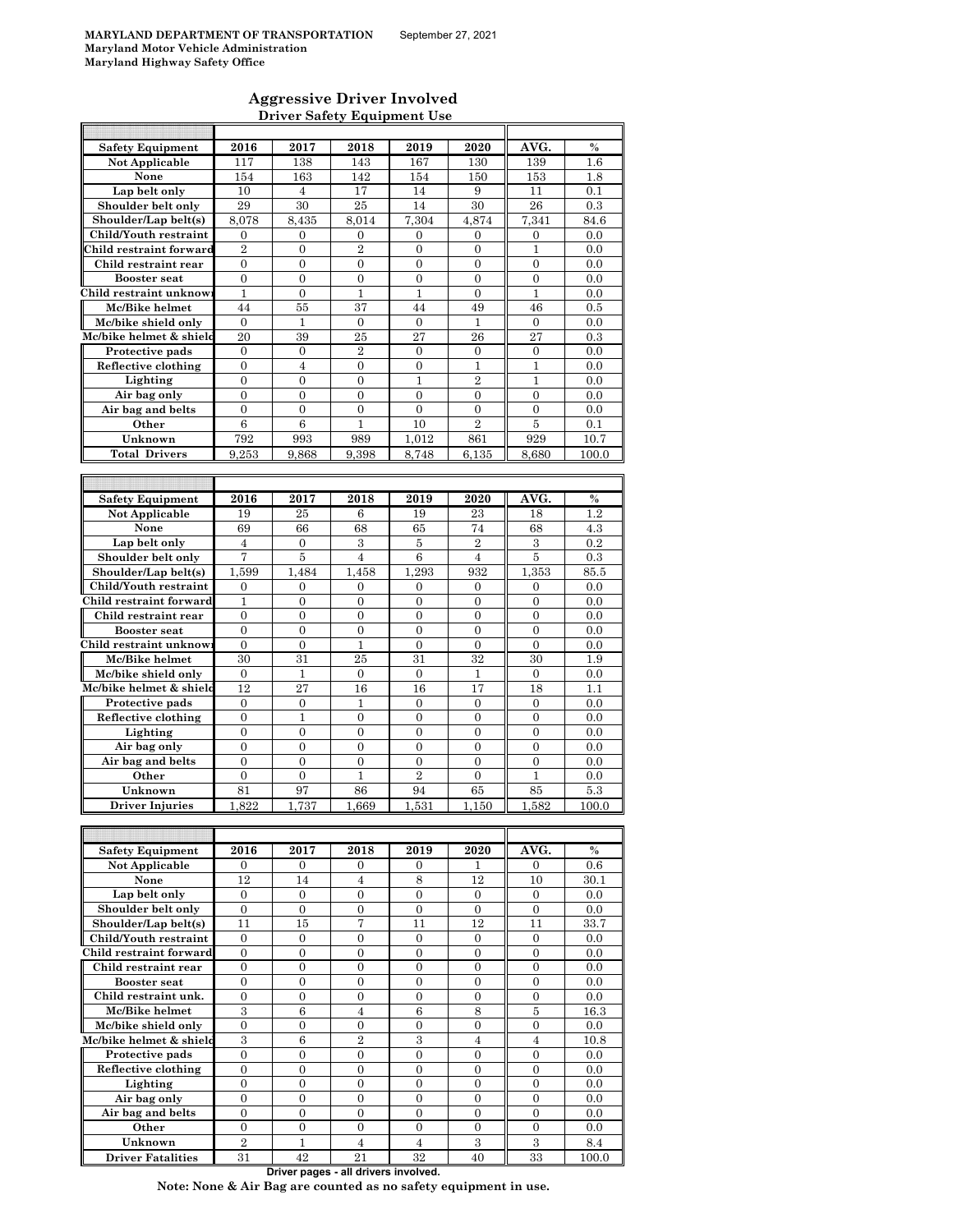| <b>Aggressive Driver Involved</b> |  |
|-----------------------------------|--|
| Passenger Age                     |  |

|                            |                  |                  | rassenger Age    |                  |                  |                  |               |
|----------------------------|------------------|------------------|------------------|------------------|------------------|------------------|---------------|
| Passenger Age              | 2016             | 2017             | 2018             | 2019             | 2020             | AVG.             | $\frac{0}{0}$ |
| Under 5                    | 299              | 319              | 295              | 278              | 159              | 270              | 9.5           |
| $5-9$                      | 295              | 294              | 274              | 271              | 145              | 256              | 9.0           |
| $10 - 11$                  | 115              | 136              | 103              | 109              | 51               | 103              | 3.6           |
| $12 - 13$                  | 100              | 109              | 145              | 104              | 77               | 107              | 3.8           |
| $14 - 15$                  | 127              | 133              | 180              | 138              | 114              | 138              | 4.9           |
|                            |                  |                  |                  |                  |                  |                  |               |
| $16 - 17$                  | 156              | 232              | 206              | 186              | 159              | 188              | 6.6           |
| $18 - 19$                  | 156              | 237              | 170              | 196              | 135              | 179              | 6.3           |
| $20 - 24$                  | 357              | 389              | 348              | 314              | 238              | 329              | 11.6          |
| $25 -$<br>29               | 267              | 294              | 255              | 230              | 172              | 244              | 8.6           |
| $30 -$<br>34               | 196              | 205              | 201              | 180              | 144              | 185              | 6.5           |
| $35 -$<br>39               | 142              | 166              | 144              | 164              | 103              | 144              | 5.1           |
| $40 -$<br>44               | 104              | 124              | 111              | 118              | 87               | 109              | 3.8           |
| $45 - 49$                  | 107              | 120              | 140              | 105              | 85               | 111              | 3.9           |
| $50 -$<br>54               | 123              | 117              | 128              | 93               | 66               | 105              | 3.7           |
| $55 -$<br>59               | 117              | 112              | 96               | 89               | 53               | 93               | 3.3           |
| 60<br>64<br>$\blacksquare$ | 87               | 101              | 74               | 66               | 67               | 79               | 2.8           |
| 65 -<br>69                 | 66               | 60               | 72               | 67               | 30               | 59               | 2.1           |
| $70 - 79$                  | 63               | 78               | 92               | 88               | 34               | 71               | 2.5           |
| $80 +$                     | 60               | 111              | 61               | 50               | 33               | 63               | 2.2           |
| Unknown                    | $\overline{2}$   | $\overline{0}$   | $\overline{0}$   | $\mathbf{0}$     | $\overline{0}$   | $\mathbf{0}$     | 0.0           |
| <b>Total Passengers</b>    | 2,939            | 3,337            | 3,095            | 2,846            | 1,952            | 2,834            | 100.0         |
|                            |                  |                  |                  |                  |                  |                  |               |
|                            |                  |                  |                  |                  |                  |                  |               |
| Passenger Age              | 2016             | 2017             | 2018             | 2019             | 2020             | AVG.             | $\frac{0}{0}$ |
| Under 5                    | 95               | 70               | 75               | 44               | 41               | 65               | 9.7           |
| $5 - 9$                    | 73               | 66               | 65               | 46               | 36               | 57               | 8.5           |
| $10 - 11$                  | 29               | 34               | 15               | 18               | 10               | 21               | 3.1           |
| $12 - 13$                  | 19               | 29               | 22               | 20               | 20               | 22               | 3.3           |
| $14 - 15$                  | 25               | 27               | 32               | 30               | 17               | 26               | 3.9           |
| $16 - 17$                  | 27               | 55               | 36               | 38               | 40               | 39               | 5.8           |
| $18 - 19$                  | 42               | 42               | 53               | 37               | 30               | 41               | 6.1           |
| $20 - 24$                  | 89               | 86               | 87               | 76               | 49               | 77               | 11.5          |
| $25 -$<br>29               | 72               | 75               | 57               | 55               | 47               | 61               | 9.1           |
| $30 -$<br>34               | 53               | 48               | 48               | 46               | 40               | 47               | $7.0\,$       |
| 35<br>39<br>$\blacksquare$ | 30               | 42               | 24               | 44               | 23               | 33               | 4.8           |
| $40 -$                     |                  |                  |                  | 26               |                  | 27               |               |
| 44                         | 26               | 31               | 24               |                  | 27               |                  | 4.0           |
| $45 -$<br>49               | 32               | 34               | 30               | 27               | 25               | 30               | 4.4           |
| 50<br>54<br>$\blacksquare$ | 38               | 30               | 32               | 26               | 19               | 29               | 4.3           |
| 55 -<br>59                 | 36               | 28               | 25               | 29               | 14               | 26               | 3.9           |
| $60 -$<br>64               | 26               | 34               | 16               | 9                | 17               | 20               | 3.0           |
| $65 -$<br>69               | 22               | 12               | 23               | 14               | 10               | 16               | 2.4           |
| $70 -$<br>79               | 24               | 19               | 22               | 25               | 16               | 21               | 3.1           |
| $80 +$                     | 22               | 16               | 13               | 9                | 9                | 14               | 2.0           |
| Unknown                    | $\boldsymbol{0}$ | $\overline{0}$   | $\overline{0}$   | $\overline{0}$   | $\overline{0}$   | $\overline{0}$   | 0.0           |
| <b>Injured Passengers</b>  | 780              | 778              | 699              | 619              | 490              | 673              | 100.0         |
|                            |                  |                  |                  |                  |                  |                  |               |
|                            |                  |                  |                  |                  |                  |                  |               |
| Passenger Age              | 2016             | 2017             | 2018             | 2019             | 2020             | AVG.             | $\frac{0}{0}$ |
| Under 5                    | $\overline{0}$   | $\overline{0}$   | $\mathbf{1}$     | $\overline{0}$   | $\mathbf{1}$     | $\mathbf{0}$     | 4.8           |
| $5-9$                      | $\overline{0}$   | $\overline{0}$   | $\boldsymbol{0}$ | $\mathbf{0}$     | $\boldsymbol{0}$ | $\mathbf{0}$     | $_{0.0}$      |
|                            |                  |                  |                  |                  |                  |                  |               |
| $10 - 11$                  | $\boldsymbol{0}$ | $\overline{0}$   | $\boldsymbol{0}$ | $\overline{0}$   | $\overline{0}$   | $\boldsymbol{0}$ | 0.0           |
| $12 - 13$                  | $\boldsymbol{0}$ | $\boldsymbol{0}$ | $\boldsymbol{0}$ | $\boldsymbol{0}$ | $\boldsymbol{0}$ | $\boldsymbol{0}$ | $0.0\,$       |

| Passenger Age               | 2016             | 2017             | 2018             | 2019             | 2020             | AVG.           | $\%$  |
|-----------------------------|------------------|------------------|------------------|------------------|------------------|----------------|-------|
| Under 5                     | $\mathbf{0}$     | $\mathbf{0}$     | 1                | $\mathbf{0}$     | 1                | $\mathbf{0}$   | 4.8   |
| $5-9$                       | $\overline{0}$   | $\overline{0}$   | $\boldsymbol{0}$ | $\mathbf{0}$     | $\overline{0}$   | $\overline{0}$ | 0.0   |
| $10 - 11$                   | $\overline{0}$   | $\overline{0}$   | $\overline{0}$   | $\mathbf{0}$     | $\overline{0}$   | $\overline{0}$ | 0.0   |
| $12 - 13$                   | $\overline{0}$   | $\overline{0}$   | $\overline{0}$   | $\overline{0}$   | $\overline{0}$   | $\overline{0}$ | 0.0   |
| $14 - 15$                   | $\overline{0}$   | $\overline{0}$   | $\overline{0}$   | $\overline{0}$   | $\mathbf{0}$     | $\overline{0}$ | 0.0   |
| $16 - 17$                   | $\overline{0}$   | $\overline{0}$   | $\boldsymbol{0}$ | $\mathbf{1}$     | $\overline{0}$   | $\overline{0}$ | 2.4   |
| $18 - 19$                   | $\overline{0}$   | $\mathbf{1}$     | $\overline{0}$   | $\overline{0}$   | $\overline{0}$   | $\overline{0}$ | 2.4   |
| $20 - 24$                   | $\mathbf{1}$     | 3                | $\overline{4}$   | $\mathbf{1}$     | 3                | $\overline{2}$ | 28.6  |
| $25 - 29$                   | $\overline{1}$   | $\overline{0}$   | $\overline{0}$   | $\overline{0}$   | $\overline{2}$   | $\mathbf{1}$   | 7.1   |
| $30 - 34$                   | $\overline{0}$   | $\boldsymbol{0}$ | $\boldsymbol{0}$ | $\mathbf{1}$     | $\sqrt{3}$       | $\mathbf{1}$   | 9.5   |
| $35 - 39$                   | $\overline{0}$   | 1                | $\overline{0}$   | $\overline{0}$   | $\overline{0}$   | $\overline{0}$ | 2.4   |
| $40 - 44$                   | $\Omega$         | $\overline{0}$   | $\mathbf{1}$     | $\overline{0}$   | $\overline{2}$   | $\mathbf{1}$   | 7.1   |
| $45 - 49$                   | $\boldsymbol{0}$ | $\mathbf{1}$     | $\boldsymbol{0}$ | $\mathbf{0}$     | $\boldsymbol{0}$ | $\overline{0}$ | 2.4   |
| $50 - 54$                   | $\overline{0}$   | $\overline{0}$   | $\overline{2}$   | $\mathbf{1}$     | 3                | $\mathbf{1}$   | 14.3  |
| $55 - 59$                   | $\overline{0}$   | 1                | $\boldsymbol{0}$ | $\boldsymbol{0}$ | $\mathbf{0}$     | $\overline{0}$ | 2.4   |
| $60 - 64$                   | $\mathbf{1}$     | $\overline{0}$   | $\overline{0}$   | $\mathbf{1}$     | $\mathbf{1}$     | $\mathbf{1}$   | 7.1   |
| $65 - 69$                   | $\overline{0}$   | $\overline{0}$   | $\boldsymbol{0}$ | $\mathbf{0}$     | $\overline{0}$   | $\overline{0}$ | 0.0   |
| $70 - 79$                   | $\overline{0}$   | $\overline{0}$   | $\mathbf 1$      | $\mathbf{0}$     | $\overline{0}$   | $\overline{0}$ | 2.4   |
| $80 +$                      | $\mathbf{1}$     | 1                | $\boldsymbol{0}$ | $\mathbf{0}$     | $\mathbf{1}$     | $\mathbf{1}$   | 7.1   |
| Unknown                     | $\overline{0}$   | $\overline{0}$   | $\overline{0}$   | $\overline{0}$   | $\overline{0}$   | $\overline{0}$ | 0.0   |
| <b>Passenger Fatalities</b> | $\overline{4}$   | 8                | 9                | $\overline{5}$   | 16               | 8              | 100.0 |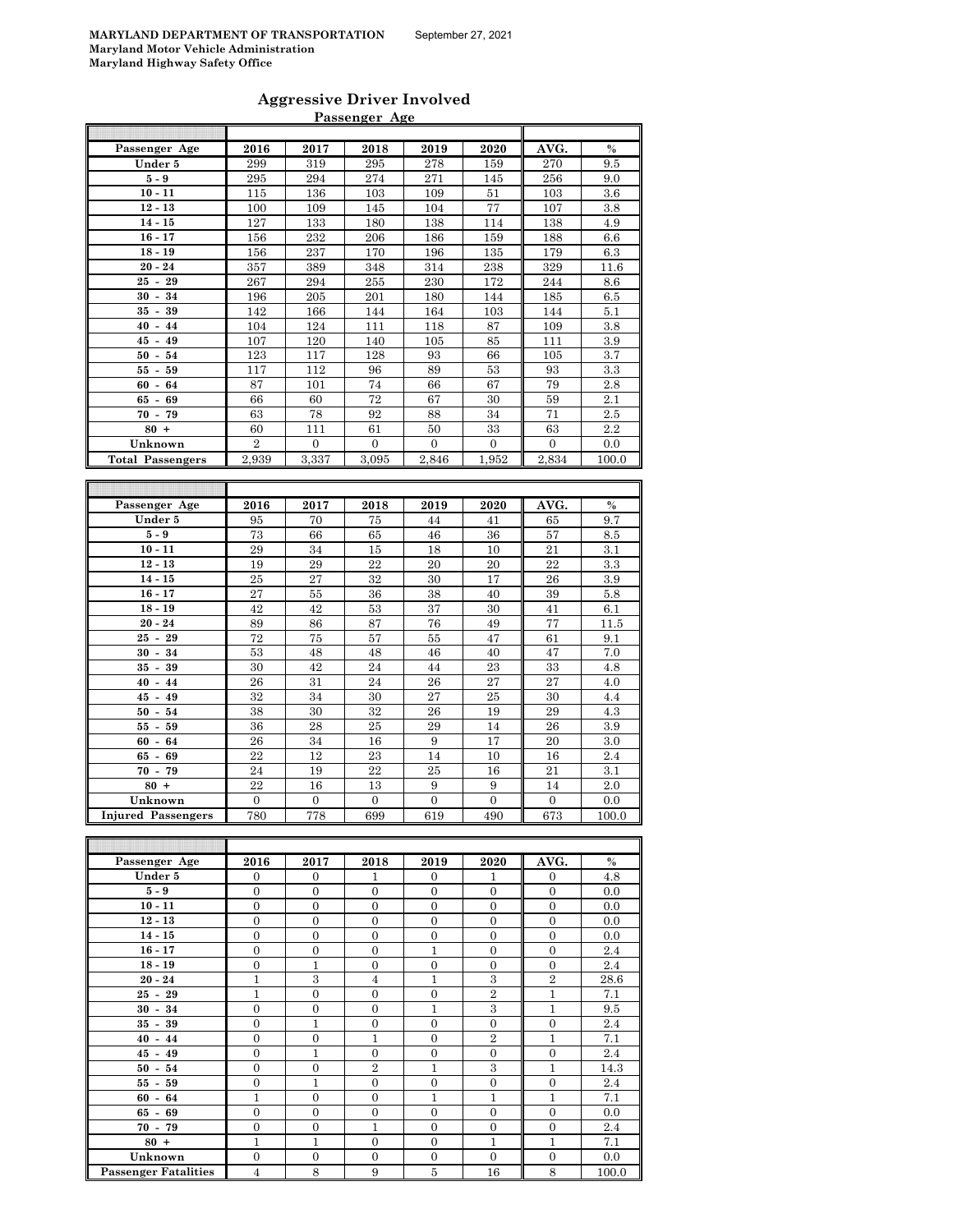| Passenger Gender            | 2016           | 2017           | 2018           | 2019           | 2020           | AVG.           | $\%$  |
|-----------------------------|----------------|----------------|----------------|----------------|----------------|----------------|-------|
| Male                        | 1,378          | 1,607          | 1,467          | 1,318          | 907            | 1,335          | 47.1  |
| Female                      | 1,525          | 1,701          | 1,605          | 1,495          | 1,037          | 1,473          | 52.0  |
| Unknown                     | 36             | 29             | 23             | 33             | 8              | 26             | 0.9   |
| <b>Total Passengers</b>     | 2,939          | 3,337          | 3,095          | 2,846          | 1,952          | 2,834          | 100.0 |
|                             |                |                |                |                |                |                |       |
|                             |                |                |                |                |                |                |       |
| Passenger Gender            | 2016           | 2017           | 2018           | 2019           | 2020           | AVG.           | $\%$  |
| Male                        | 315            | 318            | 281            | 255            | 189            | 272            | 40.3  |
| Female                      | 451            | 448            | 416            | 362            | 301            | 396            | 58.8  |
| Unknown                     | 14             | 12             | $\overline{2}$ | $\overline{2}$ | $\overline{0}$ | 6              | 0.9   |
| <b>Passenger Injuries</b>   | 780            | 778            | 699            | 619            | 490            | 673            | 100.0 |
|                             |                |                |                |                |                |                |       |
|                             |                |                |                |                |                |                |       |
| Passenger Gender            | 2016           | 2017           | 2018           | 2019           | 2020           | AVG.           | $\%$  |
| Male                        |                | 6              | 5              |                | 8              | 4              | 50.0  |
| Female                      | 3              | $\overline{2}$ | $\overline{4}$ | $\overline{4}$ | 8              | 4              | 50.0  |
| Unknown                     | $\overline{0}$ | $\mathbf{0}$   | $\theta$       | $\overline{0}$ | $\overline{0}$ | $\overline{0}$ | 0.0   |
| <b>Passenger Fatalities</b> | 4              | 8              | 9              | $\overline{5}$ | 16             | 8              | 100.0 |

## **Aggressive Driver Involved Passenger Gender**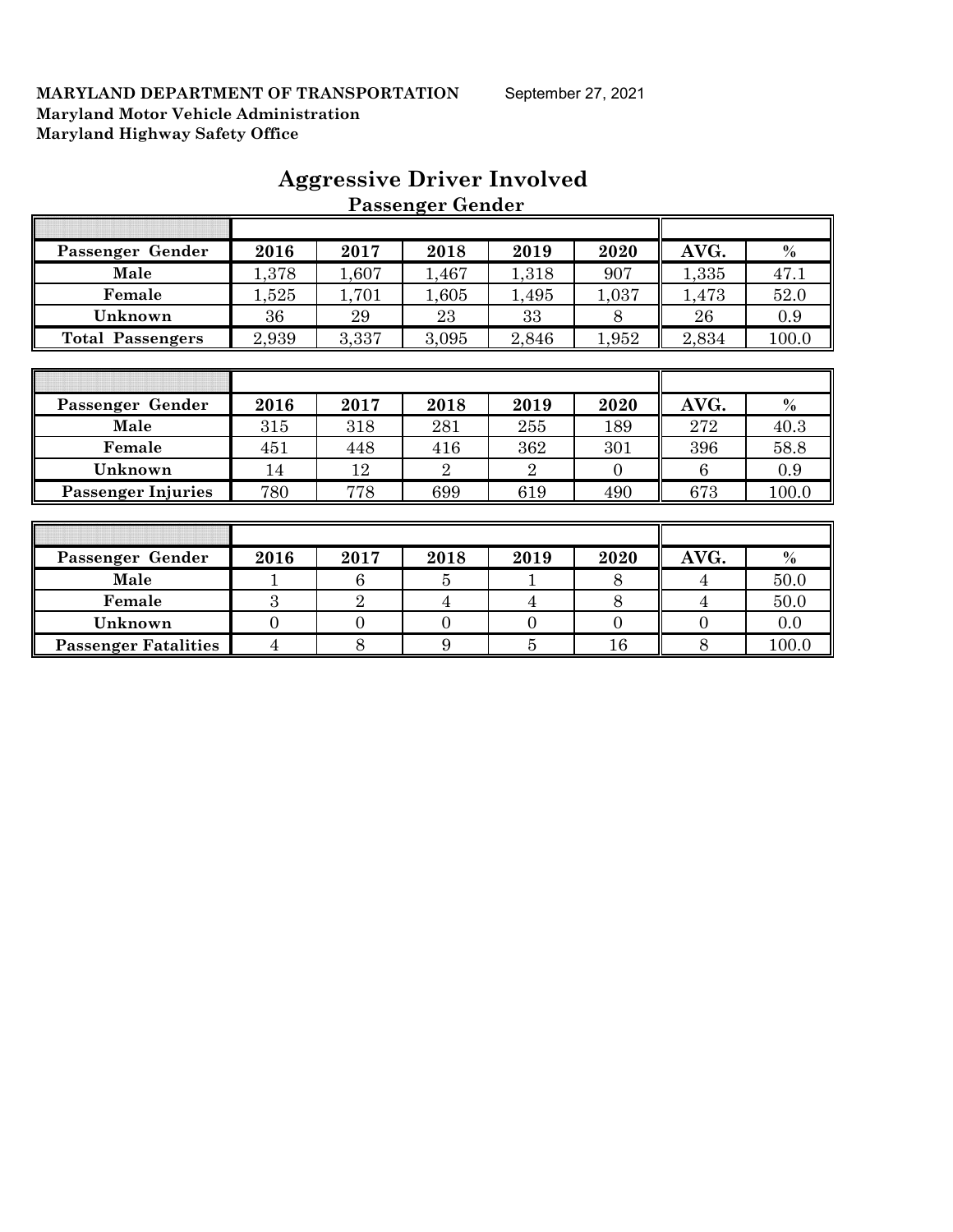F

### **Aggressive Driver Involved Passenger Safety Equipment Use**

| <b>Safety Equipment</b>           | 2016                               | 2017                               | 2018                                 | 2019                  | 2020                             | AVG.                                 | $\frac{0}{0}$ |
|-----------------------------------|------------------------------------|------------------------------------|--------------------------------------|-----------------------|----------------------------------|--------------------------------------|---------------|
| <b>Not Applicable</b>             | 53                                 | 55                                 | 109                                  | 108                   | 59                               | 77                                   | 2.7           |
| None                              | 206                                | 308                                | 239                                  | 228                   | 177                              | 232                                  | 8.2           |
| Lap belt only                     | 35                                 | 14                                 | 28                                   | 24                    | $\overline{4}$                   | 21                                   | 0.7           |
| Shoulder belt only                | 9                                  | 5                                  | 1                                    | 8                     | $\bf 5$                          | 6                                    | 0.2           |
| Shoulder/Lap belt(s)              | 2.153                              | 2.384                              | 2.240                                | 1,977                 | 1,414                            | 2,034                                | 71.8          |
| Child/Youth restraint             | $\mathbf{0}$                       | $\mathbf{0}$                       | $\mathbf{0}$                         | 0                     | $\mathbf{0}$                     | $\mathbf{0}$                         | 0.0           |
| Child restraint forward           | 192                                | 214                                | 205                                  | 176                   | 109                              | 179                                  | 6.3           |
| Child restraint rear              | 71                                 | 77                                 | 78                                   | 80                    | 37                               | 69                                   | 2.4           |
| <b>Booster seat</b>               | 49                                 | 49                                 | 31                                   | 45                    | 22                               | 39                                   | 1.4           |
| Child restraint unk.              | 20                                 |                                    |                                      |                       |                                  | 14                                   |               |
|                                   | $\mathbf{1}$                       | 18                                 | 10<br>$\mathbf{2}$                   | 15                    | 6                                |                                      | 0.5           |
| Mc/Bike helmet                    |                                    | 3                                  |                                      | 5                     | 5                                | 3                                    | 0.1           |
| Mc/bike shield only               | $\boldsymbol{0}$                   | $\boldsymbol{0}$                   | $\boldsymbol{0}$                     | 0                     | 0                                | 0                                    | 0.0           |
| Mc/bike helmet & shield           | $\mathbf{1}$                       | 6                                  | $\overline{0}$                       | $\overline{2}$        | 1                                | $\overline{2}$                       | 0.1           |
| Protective pads                   | 14                                 | 14                                 | 27                                   | $\overline{4}$        | $\mathbf{0}$                     | 12                                   | 0.4           |
| Reflective clothing               | $\mathbf{0}$                       | 1                                  | $\overline{2}$                       | 0                     | 1                                | 1                                    | 0.0           |
| Lighting                          | $\overline{0}$                     | $\overline{0}$                     | $\overline{0}$                       | $\mathbf{0}$          | $\mathbf{0}$                     | $\overline{0}$                       | 0.0           |
| Air bag only                      | $\overline{0}$                     | 0                                  | $\overline{0}$                       | $\overline{0}$        | $\mathbf{0}$                     | $\overline{0}$                       | 0.0           |
| Air bag and belts                 | $\overline{0}$                     | $\overline{0}$                     | $\overline{0}$                       | $\overline{0}$        | $\mathbf{0}$                     | $\overline{0}$                       | 0.0           |
| Other                             | $\,6$                              | 18                                 | $\overline{4}$                       | $\overline{2}$        | 3                                | 7                                    | 0.2           |
| Unknown                           | 129                                | 171                                | 119                                  | 172                   | 109                              | 140                                  | 4.9           |
| <b>Total Passengers</b>           | 2.939                              | 3,337                              | 3.095                                | 2,846                 | 1.952                            | 2,834                                | 100.0         |
|                                   |                                    |                                    |                                      |                       |                                  |                                      |               |
|                                   |                                    |                                    |                                      |                       |                                  |                                      |               |
| <b>Safety Equipment</b>           | 2016                               | 2017                               | 2018                                 | 2019                  | 2020                             | AVG.                                 | $\frac{0}{0}$ |
| Not Applicable                    | 8                                  | 13                                 | 13                                   | 30                    | 16                               | 16                                   | 2.4           |
| None                              | 62                                 | 67                                 | 48                                   | 41                    | 52                               | 54                                   | 8.0           |
| Lap belt only                     | 5                                  | 4                                  | 4                                    | 5                     | $\overline{2}$                   | 4                                    | 0.6           |
| Shoulder belt only                | $\overline{7}$                     | $\mathbf{1}$                       | $\overline{0}$                       | $\boldsymbol{3}$      | $\mathbf{1}$                     | $\overline{2}$                       | 0.4           |
| Shoulder/Lap belt(s)              | 549                                | 551                                | 502                                  | 426                   | 344                              | 474                                  | 70.5          |
| Child/Youth restraint             | $\overline{0}$                     | $\overline{0}$                     | $\mathbf{0}$                         | $\mathbf{0}$          | $\mathbf{0}$                     | $\overline{0}$                       | 0.0           |
| Child restraint forward           | 58                                 | 44                                 | 55                                   | 27                    | 17                               | 40                                   | 6.0           |
| Child restraint rear              | 23                                 | 24                                 | 23                                   | 13                    | 13                               | 19                                   | 2.9           |
| <b>Booster seat</b>               |                                    |                                    | 12                                   |                       | $\overline{4}$                   | 11                                   | 1.6           |
|                                   | 14                                 | 11                                 |                                      | 14                    |                                  |                                      |               |
| Child restraint unk.              | 7                                  | 3                                  | 5                                    | $\overline{2}$        | 1                                | $\overline{4}$                       | 0.5           |
| Mc/Bike helmet                    | $\mathbf{1}$                       | 3                                  | $\overline{2}$                       | $\overline{4}$        | $\overline{2}$                   | $\overline{2}$                       | 0.4           |
| Mc/bike shield only               | $\mathbf{0}$                       | $\boldsymbol{0}$                   | 0                                    | 0                     | 0                                | 0                                    | 0.0           |
| Mc/bike helmet & shield           | 1                                  | 6                                  | 0                                    | $\overline{2}$        | 1                                | $\overline{2}$                       | 0.3           |
| Protective pads                   | $\mathbf{0}$                       | 3                                  | $\overline{2}$                       | 0                     | $\boldsymbol{0}$                 | 1                                    | 0.1<br>0.1    |
| Reflective clothing               | $\overline{0}$                     | 1                                  | $\overline{0}$                       | $\overline{0}$        |                                  |                                      |               |
| Lighting                          | $\overline{0}$                     |                                    |                                      |                       | 1                                | $\overline{0}$                       |               |
| Air bag only                      |                                    | $\overline{0}$                     | $\overline{0}$                       | $\overline{0}$        | $\mathbf{0}$                     | $\overline{0}$                       | 0.0           |
|                                   | $\overline{0}$                     | 0                                  | $\overline{0}$                       | $\overline{0}$        | $\overline{0}$                   | $\overline{0}$                       | 0.0           |
| Air bag and belts                 | $\boldsymbol{0}$                   | $\boldsymbol{0}$                   | $\boldsymbol{0}$                     | $\boldsymbol{0}$      | $\boldsymbol{0}$                 | $\boldsymbol{0}$                     | 0.0           |
| Other                             | 1                                  | 3                                  | $\boldsymbol{0}$                     | 1                     | $\mathbf{0}$                     | 1                                    | 0.1           |
| Unknown                           | 44                                 | 44                                 | 33                                   | 51                    | 36                               | 42                                   | 6.2           |
| <b>Passenger Injuries</b>         | 780                                | 778                                | 699                                  | 619                   | 490                              | 673                                  | 100.0         |
|                                   |                                    |                                    |                                      |                       |                                  |                                      |               |
|                                   |                                    |                                    |                                      |                       |                                  |                                      |               |
| <b>Safety Equipment</b>           | 2016                               | 2017                               | 2018                                 | 2019                  | 2020                             | AVG.                                 | $\%$          |
| Not Applicable                    | $\mathbf{0}$                       | 1                                  | $\mathbf{0}$                         | 0                     | 1                                | $\overline{0}$                       | 4.8           |
| None                              | $\,3$                              | 4                                  | 5                                    | 0                     | 7                                | 4                                    | 45.2          |
| Lap belt only                     | $\overline{0}$                     | $\boldsymbol{0}$                   | $\boldsymbol{0}$                     | $\boldsymbol{0}$      | $\overline{0}$                   | $\boldsymbol{0}$                     | 0.0           |
|                                   | $\overline{0}$                     | $\boldsymbol{0}$                   | $\boldsymbol{0}$                     | 0                     | $\boldsymbol{0}$                 | 0                                    | 0.0           |
| Shoulder belt only                | $\mathbf{1}$                       |                                    |                                      |                       |                                  |                                      |               |
| Shoulder/Lap belt(s)              |                                    | 3                                  | 3                                    | $\overline{4}$        | $\boldsymbol{3}$                 | 3                                    | 33.3          |
| Child/Youth restraint             | $\boldsymbol{0}$                   | $\boldsymbol{0}$                   | $\boldsymbol{0}$                     | $\boldsymbol{0}$      | 0                                | 0                                    | 0.0           |
| Child restraint forward           | $\overline{0}$                     | 0                                  | $\mathbf{1}$                         | 0                     | 0                                | 0                                    | 2.4           |
| Child restraint rear              | $\boldsymbol{0}$                   | $\boldsymbol{0}$                   | $\boldsymbol{0}$                     | 0                     | 1                                | $\boldsymbol{0}$                     | 2.4           |
| <b>Booster</b> seat               | $\boldsymbol{0}$                   | $\boldsymbol{0}$                   | $\boldsymbol{0}$                     | 0                     | $\boldsymbol{0}$                 | $\boldsymbol{0}$                     | 0.0           |
| Child restraint unk.              | $\overline{0}$                     | $\boldsymbol{0}$                   | $\boldsymbol{0}$                     | $\boldsymbol{0}$      | $\mathbf{0}$                     | $\boldsymbol{0}$                     | 0.0           |
| Mc/Bike helmet                    | $\overline{0}$                     | $\boldsymbol{0}$                   | $\boldsymbol{0}$                     | 0                     | $\overline{2}$                   | $\boldsymbol{0}$                     | 4.8           |
| Mc/bike shield only               | $\overline{0}$                     | $\overline{0}$                     | $\boldsymbol{0}$                     | $\overline{0}$        | $\mathbf{0}$                     | $\overline{0}$                       | 0.0           |
| Mc/bike helmet & shield           | $\overline{0}$                     | $\overline{0}$                     | $\overline{0}$                       | $\overline{0}$        | $\mathbf{0}$                     | $\overline{0}$                       | 0.0           |
| Protective pads                   | $\overline{0}$                     | 0                                  | $\overline{0}$                       | $\overline{0}$        | $\mathbf{0}$                     | $\overline{0}$                       | 0.0           |
| Reflective clothing               | $\boldsymbol{0}$                   | $\boldsymbol{0}$                   | $\boldsymbol{0}$                     | $\boldsymbol{0}$      | $\boldsymbol{0}$                 | $\boldsymbol{0}$                     | 0.0           |
| Lighting                          | $\boldsymbol{0}$                   | 0                                  | $\boldsymbol{0}$                     | $\boldsymbol{0}$      | $\mathbf{0}$                     | $\boldsymbol{0}$                     | 0.0           |
| Air bag only<br>Air bag and belts | $\overline{0}$<br>$\boldsymbol{0}$ | $\overline{0}$<br>$\boldsymbol{0}$ | $\boldsymbol{0}$<br>$\boldsymbol{0}$ | $\boldsymbol{0}$<br>0 | $\mathbf{0}$<br>$\boldsymbol{0}$ | $\boldsymbol{0}$<br>$\boldsymbol{0}$ | 0.0<br>0.0    |

**Passenger Fatalities** 4 8 9 9 5 16 8 100.0 **Note: None & Air Bag are counted as no safety equipment in use.**

**Other**  $\begin{array}{|c|c|c|c|c|c|} \hline 0 & 0 & 0 & 0 & 0 & 0 & 0.0 \ \hline \end{array}$ **Unknown** 0 0 0 0 1 2 1 7.1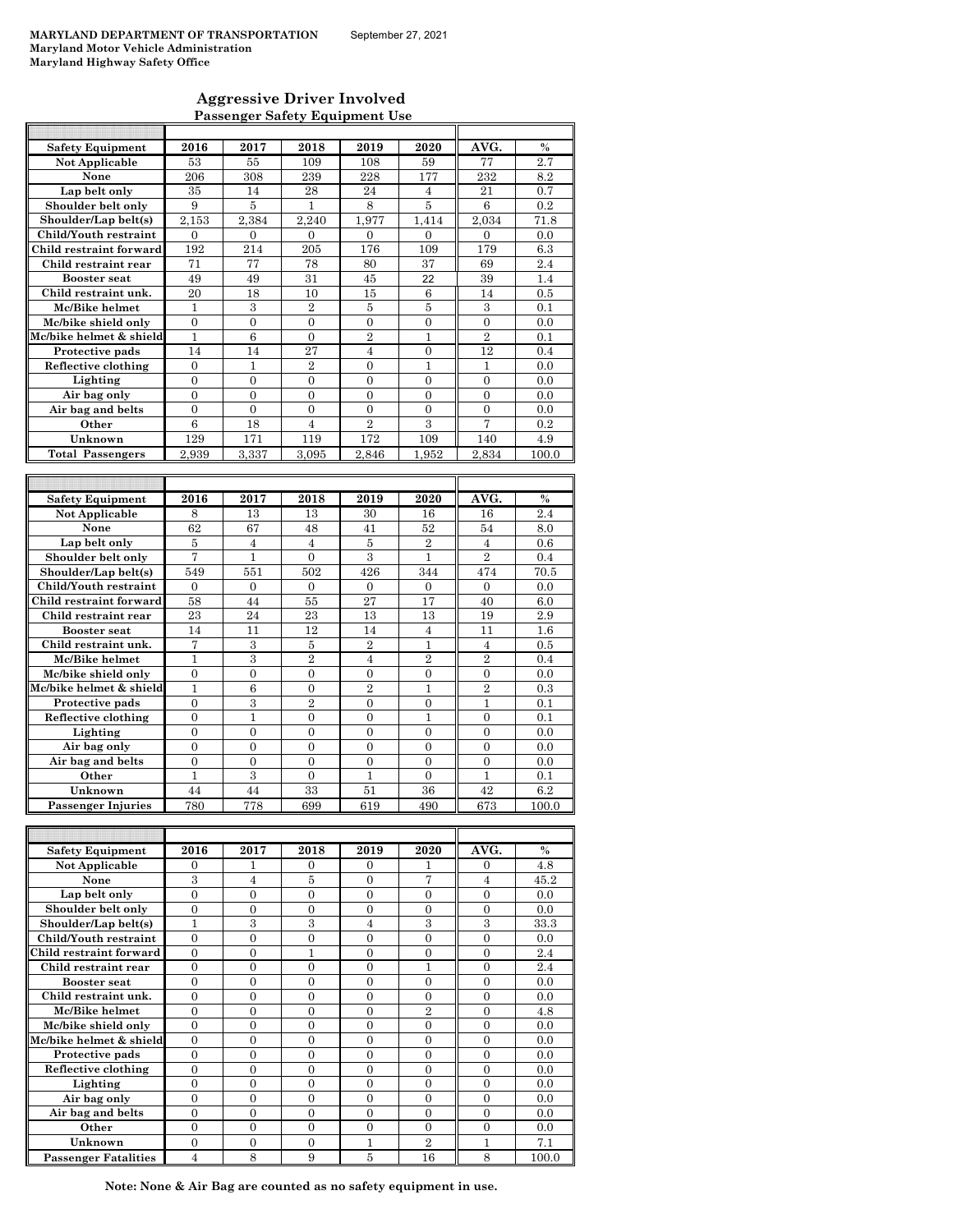### **Aggressive Driver Involved Non-Motorist Age**

| Non-Motorist Age           | 2016           | 2017           | 2018           | 2019           | 2020           | AVG.           | $\%$  |
|----------------------------|----------------|----------------|----------------|----------------|----------------|----------------|-------|
| Under 5                    | 1              | $\overline{2}$ | $\overline{0}$ | 1              | $\overline{0}$ | $\mathbf{1}$   | 1.4   |
| $5-9$                      | $\overline{4}$ | $\mathbf{1}$   | $\theta$       | $\overline{2}$ | 1              | $\mathbf{2}$   | 2.8   |
| $10 - 15$                  | $\overline{2}$ | 8              | $\overline{4}$ | 3              | $\overline{4}$ | $\overline{4}$ | 7.4   |
| $16 - 17$                  | $\overline{0}$ | 3              | $\overline{0}$ | 3              | $\overline{2}$ | $\overline{2}$ | 2.8   |
| $18 - 19$                  | $\mathbf{1}$   | 6              | 1              | 3              | $\overline{4}$ | 3              | 5.3   |
| $20 - 24$                  | 6              | 8              | 7              | 17             | 5              | 9              | 15.2  |
| $25 - 29$                  | 6              | 5              | 3              | 6              | $\overline{2}$ | $\overline{4}$ | 7.8   |
| $30 - 34$                  | $\overline{2}$ | 7              | 3              | 3              | $\overline{4}$ | $\overline{4}$ | 6.7   |
| $35 - 39$                  | 3              | 6              | $\overline{4}$ | 8              | 7              | 6              | 9.9   |
| $40 - 44$                  | $\overline{2}$ | $\overline{5}$ | $\overline{4}$ | $\Omega$       | 3              | 3              | 5.0   |
| $45 - 49$                  | 9              | 6              | $\overline{2}$ | 3              | $\overline{2}$ | $\overline{4}$ | 7.8   |
| $50 - 54$                  | $\overline{4}$ | 7              | 5              | $\overline{2}$ | $\mathbf{1}$   | $\overline{4}$ | 6.7   |
| $55 - 59$                  | $\mathbf{1}$   | 5              | $\overline{2}$ | 5              | $\overline{0}$ | 3              | 4.6   |
| $60 - 64$                  | $\mathbf{1}$   | 5              | $\mathbf{1}$   | 3              | 6              | 3              | 5.7   |
| $65 - 69$                  | $\mathbf{1}$   | $\mathbf{1}$   | 7              | $\overline{2}$ | $\mathbf{0}$   | $\overline{2}$ | 3.9   |
| $70 - 79$                  | $\overline{0}$ | 3              | 3              | $\overline{2}$ | $\overline{4}$ | $\overline{2}$ | 4.3   |
| $80 +$                     | $\overline{4}$ | $\overline{2}$ | $\Omega$       | $\Omega$       | $\mathbf{1}$   | $\mathbf{1}$   | 2.5   |
| Unknown                    | $\overline{0}$ | $\mathbf{0}$   | $\Omega$       | $\overline{0}$ | $\Omega$       | $\Omega$       | 0.0   |
| <b>Total Non-Motorists</b> | 47             | 80             | 46             | 63             | 46             | 56             | 100.0 |

| Non-Motorist Age   | 2016           | 2017           | 2018           | 2019           | 2020           | AVG.           | $\%$    |
|--------------------|----------------|----------------|----------------|----------------|----------------|----------------|---------|
| Under 5            | $\Omega$       | 1              | $\overline{0}$ | $\Omega$       | $\overline{0}$ | $\mathbf{0}$   | 0.5     |
| $5-9$              | 3              | $\mathbf{1}$   | $\mathbf{0}$   | $\overline{2}$ | 1              | 1              | $3.2\,$ |
| $10 - 15$          | $\overline{2}$ | 7              | $\overline{4}$ | $\overline{2}$ | 3              | $\overline{4}$ | 8.1     |
| $16 - 17$          | $\overline{0}$ | $\overline{2}$ | $\overline{0}$ | 3              | $\theta$       | $\mathbf 1$    | 2.3     |
| $18 - 19$          | $\overline{0}$ | 6              | $\mathbf{1}$   | 3              | $\overline{4}$ | 3              | 6.3     |
| $20 - 24$          | 6              | 8              | 7              | 15             | $\overline{4}$ | 8              | 18.0    |
| $25 - 29$          | 6              | 5              | $\overline{2}$ | $\overline{4}$ | $\mathbf{1}$   | $\overline{4}$ | 8.1     |
| $30 - 34$          | $\overline{2}$ | 6              | $\overline{2}$ | 1              | 3              | 3              | 6.3     |
| $35 - 39$          | 3              | 5              | 3              | 8              | 6              | 5              | 11.3    |
| $40 - 44$          | 1              | 5              | 4              | $\Omega$       | 3              | 3              | 5.9     |
| $45 - 49$          | 5              | 5              | $\overline{2}$ | 3              | $\overline{1}$ | 3              | 7.2     |
| $50 - 54$          | $\overline{2}$ | 6              | 3              | $\overline{2}$ | 1              | 3              | 6.3     |
| $55 - 59$          | $\mathbf{1}$   | 3              | $\overline{2}$ | 3              | $\Omega$       | $\overline{2}$ | 4.1     |
| $60 - 64$          | 1              | 3              | $\overline{0}$ | $\overline{2}$ | 3              | $\overline{2}$ | 4.1     |
| $65 - 69$          | $\Omega$       | $\mathbf{1}$   | 5              | 1              | $\Omega$       | 1              | 3.2     |
| $70 - 79$          | $\Omega$       | 3              | 3              | 1              | $\overline{2}$ | $\overline{2}$ | 4.1     |
| $80 +$             | $\overline{2}$ | $\overline{0}$ | $\overline{0}$ | $\mathbf{0}$   | $\overline{1}$ | $\overline{1}$ | 1.4     |
| Unknown            | $\Omega$       | $\overline{0}$ | $\Omega$       | $\Omega$       | $\Omega$       | $\Omega$       | 0.0     |
| Inj. Non-Motorists | 34             | 67             | 38             | 50             | 33             | 44             | 100.0   |

| Non-Motorist Age             | 2016           | 2017           | 2018           | 2019           | 2020             | AVG.           | $\%$  |
|------------------------------|----------------|----------------|----------------|----------------|------------------|----------------|-------|
| Under 5                      | $\Omega$       | $\overline{0}$ | $\Omega$       | $\Omega$       | $\Omega$         | $\Omega$       | 0.0   |
| $5 - 9$                      | $\mathbf{1}$   | $\overline{0}$ | $\overline{0}$ | $\mathbf{0}$   | $\overline{0}$   | $\mathbf{0}$   | 5.6   |
| $10 - 15$                    | $\overline{0}$ | $\overline{0}$ | $\overline{0}$ | $\mathbf{0}$   | $\overline{0}$   | $\mathbf{0}$   | 0.0   |
| $16 - 17$                    | $\overline{0}$ | $\overline{0}$ | $\overline{0}$ | $\overline{0}$ | $\overline{0}$   | $\mathbf{0}$   | 0.0   |
| $18 - 19$                    | 1              | $\overline{0}$ | $\theta$       | $\overline{0}$ | $\overline{0}$   | $\overline{0}$ | 5.6   |
| $20 - 24$                    | $\Omega$       | $\overline{0}$ | $\Omega$       | $\Omega$       | 1                | $\overline{0}$ | 5.6   |
| $25 - 29$                    | $\mathbf{0}$   | $\overline{0}$ | $\overline{0}$ | $\overline{0}$ | $\overline{1}$   | $\overline{0}$ | 5.6   |
| $30 - 34$                    | $\overline{0}$ | $\mathbf{1}$   | $\overline{0}$ | $\mathbf{0}$   | $\overline{0}$   | $\overline{0}$ | 5.6   |
| $35 - 39$                    | $\mathbf{0}$   | $\overline{0}$ | $\mathbf{1}$   | $\overline{0}$ | $\overline{0}$   | $\mathbf{0}$   | 5.6   |
| $40 - 44$                    | $\theta$       | $\overline{0}$ | $\theta$       | $\mathbf{0}$   | $\overline{0}$   | $\mathbf{0}$   | 0.0   |
| $45 - 49$                    | 1              | $\overline{0}$ | $\Omega$       | $\Omega$       | $\Omega$         | $\Omega$       | 5.6   |
| $50 - 54$                    | $\mathbf{0}$   | $\mathbf{1}$   | $\overline{0}$ | $\overline{0}$ | $\overline{0}$   | $\overline{0}$ | 5.6   |
| $55 - 59$                    | $\overline{0}$ | $\mathbf{1}$   | $\overline{0}$ | $\mathbf{1}$   | $\overline{0}$   | $\overline{0}$ | 11.1  |
| $60 - 64$                    | $\mathbf{0}$   | $\overline{2}$ | $\mathbf{1}$   | $\mathbf{1}$   | $\overline{2}$   | $\mathbf{1}$   | 33.3  |
| $65 - 69$                    | $\overline{0}$ | $\mathbf{0}$   | $\overline{0}$ | $\mathbf{0}$   | $\boldsymbol{0}$ | $\overline{0}$ | 0.0   |
| $70 - 79$                    | $\Omega$       | $\overline{0}$ | $\Omega$       | $\Omega$       | 1                | $\Omega$       | 5.6   |
| $80 +$                       | 1              | $\overline{0}$ | $\Omega$       | $\mathbf{0}$   | $\overline{0}$   | $\overline{0}$ | 5.6   |
| Unknown                      | $\overline{0}$ | $\overline{0}$ | $\overline{0}$ | $\mathbf{0}$   | $\overline{0}$   | $\overline{0}$ | 0.0   |
| <b>Non-Motor. Fatalities</b> | $\overline{4}$ | 5              | $\overline{2}$ | $\overline{2}$ | $\bf 5$          | $\overline{4}$ | 100.0 |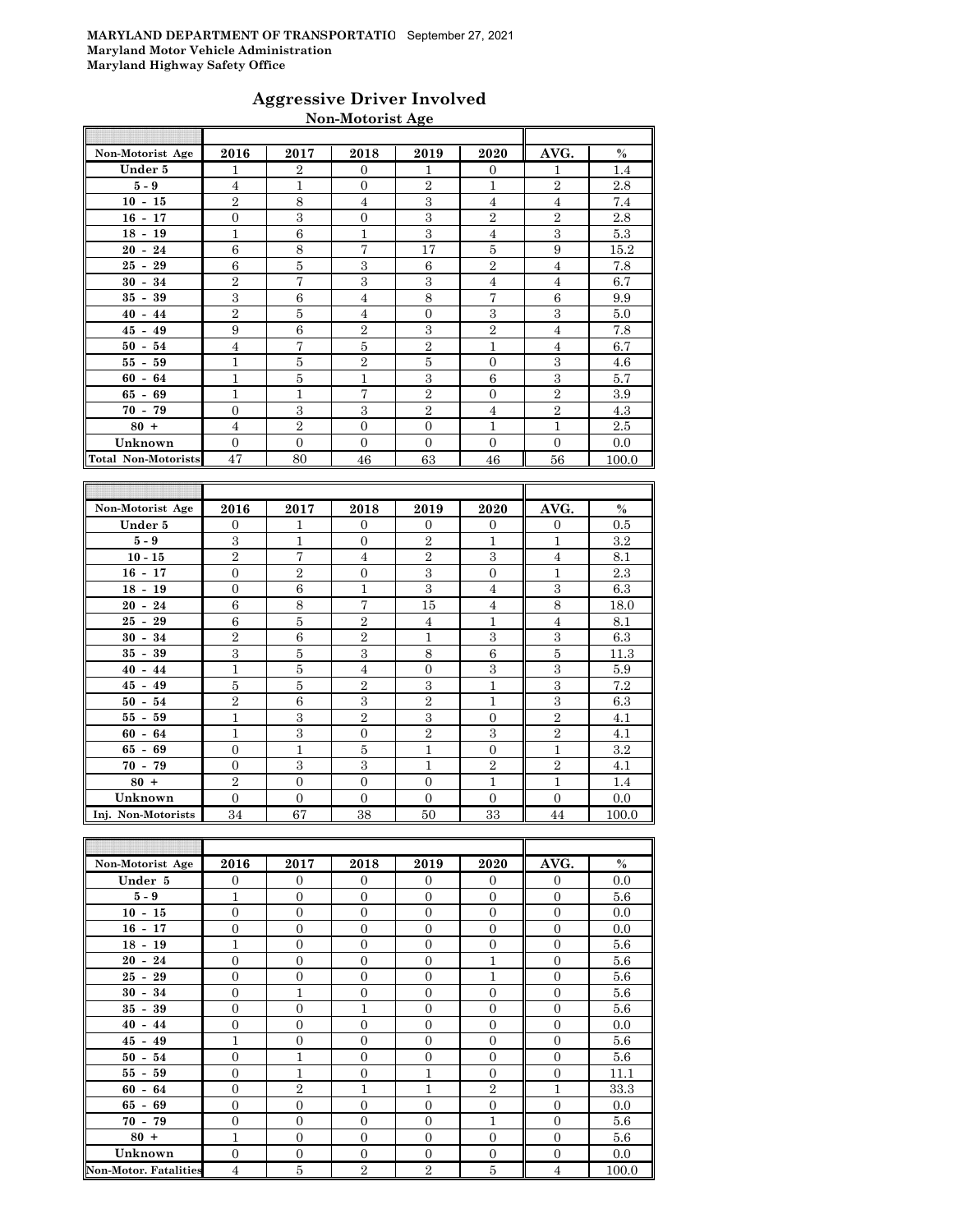| Non-Motorist Gender          | 2016           | 2017             | 2018           | 2019           | 2020           | AVG.           | $\%$  |
|------------------------------|----------------|------------------|----------------|----------------|----------------|----------------|-------|
| Male                         | 20             | 53               | 28             | 37             | 34             | 34             | 61.0  |
| Female                       | 26             | 26               | 18             | 26             | 12             | 22             | 38.3  |
| Unknown                      | $\mathbf{1}$   | 1                | $\overline{0}$ | $\Omega$       | $\Omega$       | $\overline{0}$ | 0.7   |
| <b>Total Non-Motorists</b>   | 47             | 80               | 46             | 63             | 46             | 56             | 100.0 |
|                              |                |                  |                |                |                |                |       |
|                              |                |                  |                |                |                |                |       |
| Non-Motorist Gender          | 2016           | 2017             | 2018           | 2019           | 2020           | AVG.           | $\%$  |
| Male                         | 12             | 44               | 24             | 30             | 25             | 27             | 60.8  |
| Female                       | 22             | 23               | 14             | 20             | 8              | 17             | 39.2  |
| Unknown                      | $\overline{0}$ | $\overline{0}$   | $\overline{0}$ | $\overline{0}$ | $\overline{0}$ | $\overline{0}$ | 0.0   |
| <b>Non-Motorist Injuries</b> | 34             | 67               | 38             | 50             | 33             | 44             | 100.0 |
|                              |                |                  |                |                |                |                |       |
|                              |                |                  |                |                |                |                |       |
| Non-Motorist Gender          | 2016           | 2017             | 2018           | 2019           | 2020           | AVG.           | $\%$  |
| Male                         | $\overline{2}$ | 5                |                | $\overline{2}$ | 4              | 3              | 77.8  |
| Female                       | $\overline{2}$ | $\overline{0}$   | 1              | $\overline{0}$ | 1              | $\mathbf{1}$   | 22.2  |
| Unknown                      | $\overline{0}$ | $\boldsymbol{0}$ | $\overline{0}$ | $\overline{0}$ | $\overline{0}$ | $\overline{0}$ | 0.0   |

**Non-Motorist Fatalities** 4 5 5 2 2 5 4 100.0

## **Aggressive Driver Involved Non-Motorist Gender**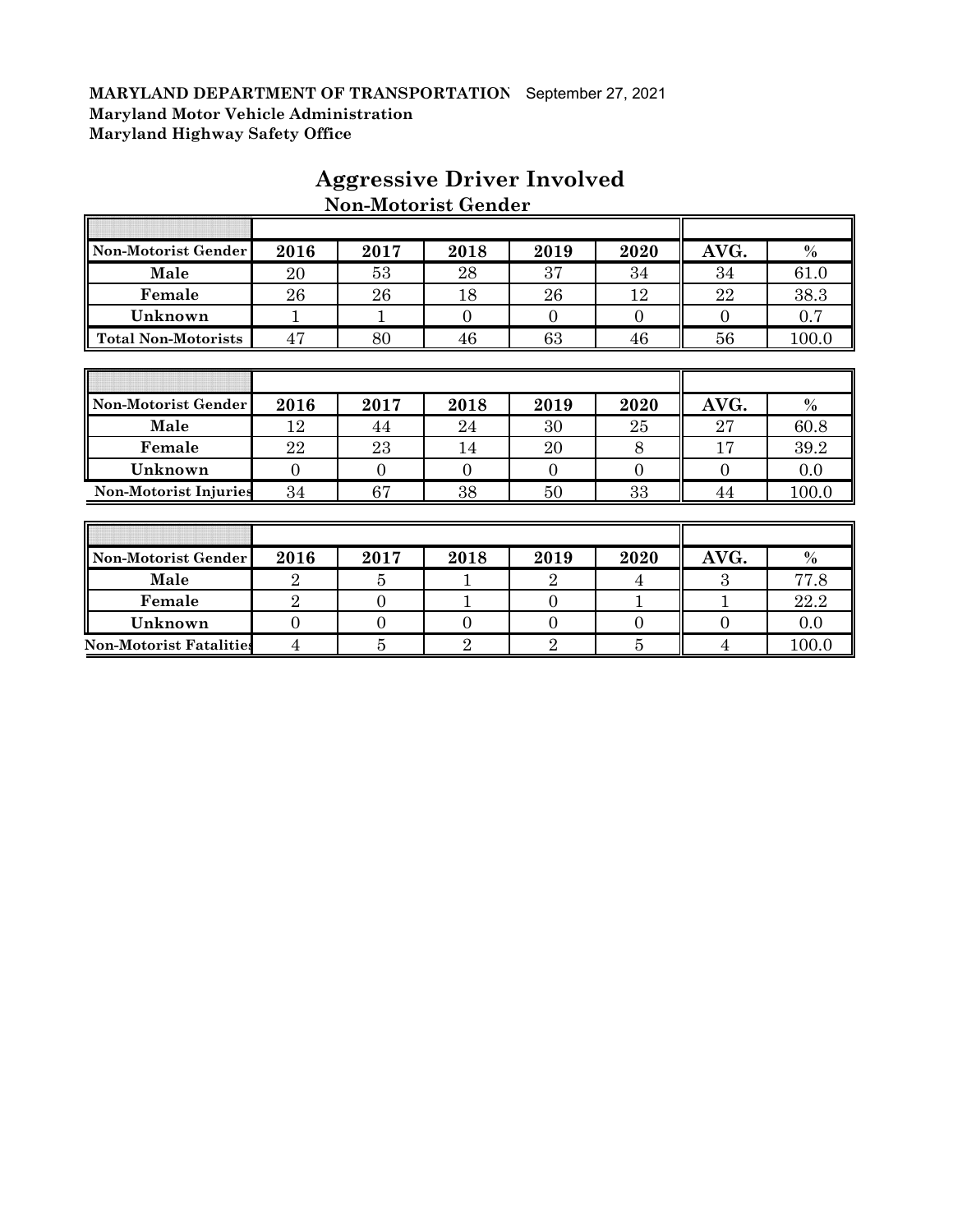| <b>Aggressive Driver Involved</b> |
|-----------------------------------|
| <b>Non-Motorist Location</b>      |

| <b>Non-Motorist Location</b>               | 2016                               | 2017                         | 2018                           | 2019                             | 2020                             | AVG.                             | $\%$        |
|--------------------------------------------|------------------------------------|------------------------------|--------------------------------|----------------------------------|----------------------------------|----------------------------------|-------------|
| Not App.                                   | 1                                  | 4                            | 2                              | 4                                | 0                                | 2                                | 3.9         |
| Shoulder                                   | $\overline{2}$                     | 8                            | 3                              | 7                                | 4                                | 5                                | 8.5         |
| Curb                                       | $\overline{0}$                     | $\overline{0}$               | $\mathbf{0}$                   | $\mathbf{0}$                     | $\overline{0}$                   | 0                                | 0.0         |
| Sidewalk                                   | 5                                  | 4                            | 5                              | 3                                | 7                                | 5                                | 8.5         |
| <b>Outside Right of Way</b>                | $\overline{0}$                     | 1                            | $\mathbf{0}$                   | $\mathbf{0}$                     | $\overline{0}$                   | $\overline{0}$                   | 0.4         |
| On Rd. at Crosswalk                        | 18                                 | 19                           | 12                             | 19                               | 9                                | 15                               | 27.3        |
| On Rd. Not at Cross.                       | 7                                  | 12                           | 5                              | 15                               | 6                                | 9                                | 16.0        |
| In School Bus Zone                         | $\theta$                           | 1                            | $\overline{0}$                 | $\mathbf{0}$                     | 1                                | $\overline{0}$                   | 0.7         |
| In Bikeway                                 | $\theta$                           | $\Omega$                     | $\Omega$                       | $\Omega$                         | $\overline{0}$                   | $\Omega$                         | 0.0         |
| <b>At Inter Marked Crosswal</b>            | 6                                  | 12                           | 7                              | 3                                | $\overline{4}$                   | 6                                | 11.3        |
| At Inter No Crosswalk                      | $\mathbf{0}$                       | 3                            | $\overline{2}$                 | 2                                | 5                                | 2                                | 4.3         |
| <b>Driveway Access</b>                     | $\mathbf{1}$                       | $\overline{0}$               | $\overline{0}$                 | $\overline{0}$                   | $\overline{0}$                   | $\overline{0}$                   | 0.4         |
| Median<br>Island                           | $\overline{0}$<br>0                | $\overline{0}$<br>0          | $\overline{0}$<br>$\mathbf{0}$ | $\overline{0}$                   | $\overline{0}$<br>$\overline{0}$ | $\overline{0}$                   | 0.0<br>0.0  |
| Shared Use Path or Trail:                  | 1                                  |                              | $\mathbf{0}$                   | 0<br>0                           | $\overline{0}$                   | 0<br>0                           |             |
| <b>Inside Building</b>                     | 1                                  | 1<br>$\overline{2}$          | $\overline{2}$                 | 3                                | $\Omega$                         | $\overline{2}$                   | 0.7<br>2.8  |
| Midblock Marked Crosswa                    | $\overline{0}$                     | 1                            | $\overline{0}$                 | $\overline{0}$                   | $\overline{0}$                   | $\overline{0}$                   | 0.4         |
| Other/Unk.                                 | 5                                  | 12                           | 8                              | 7                                | 10                               | 8                                | 14.9        |
| <b>Total Non-Motorists</b>                 | 47                                 | 80                           | 46                             | 63                               | 46                               | 56                               | 100.0       |
|                                            |                                    |                              |                                |                                  |                                  |                                  |             |
|                                            |                                    |                              |                                |                                  |                                  |                                  |             |
| <b>Non-Motorist Location</b>               | 2016                               | 2017                         | 2018                           | 2019                             | 2020                             | AVG.                             | $\%$        |
| Not App.                                   | 0                                  | 2                            | 0                              | 1                                | 0                                | ı                                | 1.4         |
| Shoulder                                   | 1                                  | 8                            | $\overline{2}$                 | 3                                | 3                                | 3                                | 7.7         |
| Curb                                       | $\overline{0}$                     | $\overline{0}$               | $\overline{0}$                 | $\overline{0}$                   | $\overline{0}$                   | $\overline{0}$                   | 0.0         |
| Sidewalk                                   | 4                                  | 3                            | $\overline{4}$                 | 3                                | 4                                | 4                                | 8.1         |
| <b>Outside Right of Way</b>                | $\overline{0}$                     | $\overline{0}$               | $\Omega$                       | $\mathbf{0}$                     | $\Omega$                         | $\overline{0}$                   | 0.0         |
| On Rd. at Crosswalk                        | 15                                 | 17                           | 12                             | 19                               | 9                                | 14                               | 32.4        |
| On Rd. Not at Cross.                       | 5                                  | 11                           | $\overline{4}$                 | 13                               | $\overline{4}$                   | 7                                | 16.7        |
| In School Bus Zone                         | 0                                  | 1                            | $\mathbf{0}$                   | 0                                | 0                                | 0                                | 0.5         |
| In Bikeway                                 | $\overline{0}$                     | $\overline{0}$               | $\overline{0}$                 | $\overline{0}$                   | $\overline{0}$                   | $\overline{0}$                   | 0.0         |
| Inter Marked Crosswalk                     | 3                                  | 11                           | 7                              | 3                                | 4                                | 6                                | 12.6        |
| At Inters No Crosswalk                     | 0                                  | 3                            | $\overline{2}$                 | $\overline{2}$                   | 4                                | $\overline{2}$                   | 5.0         |
| <b>Driveway Access</b>                     | 1                                  | $\overline{0}$               | $\mathbf{0}$                   | $\mathbf{0}$                     | $\Omega$                         | $\overline{0}$                   | $0.5\,$     |
| Median                                     | $\overline{0}$                     | $\overline{0}$               | $\overline{0}$                 | $\mathbf{0}$                     | $\overline{0}$                   | 0                                | 0.0         |
| Island                                     | $\overline{0}$                     | $\overline{0}$               | $\overline{0}$                 | $\overline{0}$                   | $\overline{0}$                   | $\overline{0}$                   | 0.0         |
| Shared Use Path or Trail:                  | 1                                  | 0                            | $\mathbf{0}$                   | $\mathbf{0}$                     | $\overline{0}$                   | 0                                | 0.5         |
| <b>Inside Building</b>                     | $\overline{0}$                     | $\overline{0}$               | 1                              | $\mathbf{1}$                     | $\mathbf{0}$                     | $\overline{0}$                   | 0.9         |
| Midblock Marked Crosswa                    | $\overline{0}$                     | $\mathbf{1}$                 | $\boldsymbol{0}$               | $\boldsymbol{0}$                 | $\overline{0}$                   | $\overline{0}$                   | 0.5         |
| Other/Unk.                                 | 4                                  | 10                           | 6                              | 5                                | 5                                | 6                                | 13.5        |
| <b>Injured Non-Motorists</b>               | 34                                 | 67                           | 38                             | 50                               | 33                               | 44                               | 100.0       |
|                                            |                                    |                              |                                |                                  |                                  |                                  |             |
|                                            |                                    |                              |                                |                                  |                                  |                                  |             |
| Non-Motorist Location                      | 2016                               | 2017                         | 2018                           | 2019                             | 2020                             | AVG.                             | $\%$        |
| Not App.                                   | 0                                  | 0                            | $\mathbf{0}$                   | 0                                | 0                                | 0                                | 0.0         |
| Shoulder                                   | $\mathbf{1}$                       | $\overline{0}$               | $\mathbf{1}$                   | $\overline{2}$                   | $\mathbf{1}$                     | $\mathbf{1}$                     | 27.8        |
| Curb                                       | $\boldsymbol{0}$                   | $\mathbf{0}$                 | $\mathbf{0}$                   | $\mathbf{0}$                     | $\boldsymbol{0}$                 | $\boldsymbol{0}$                 | 0.0         |
| Sidewalk                                   | $\mathbf{1}$                       | 1                            | 0                              | $\mathbf{0}$                     | $\mathbf 1$                      | $\mathbf 1$                      | 16.7        |
| <b>Outside Right of Way</b>                | $\overline{0}$                     | 1                            | 0                              | $\overline{0}$                   | $\mathbf{0}$                     | $\boldsymbol{0}$                 | 5.6         |
| On Rd. at Crosswalk                        | $\mathbf{1}$                       | $\mathbf{1}$                 | $\overline{0}$                 | $\overline{0}$                   | $\overline{0}$                   | $\overline{0}$                   | 11.1        |
| On Rd. Not at Cross.<br>In School Bus Zone | $\mathbf{1}$                       | $\mathbf{1}$                 | $\mathbf{1}$                   | $\overline{0}$                   | $\mathbf{1}$                     | $\mathbf{1}$                     | 22.2        |
| In Bikeway                                 | 0<br>$\overline{0}$                | 0<br>$\overline{0}$          | 0<br>$\overline{0}$            | $\overline{0}$<br>$\mathbf{0}$   | 0<br>$\overline{0}$              | 0<br>$\mathbf{0}$                | 0.0<br>0.0  |
| <b>Inters Marked Crosswall</b>             | $\overline{0}$                     | $\boldsymbol{0}$             | $\boldsymbol{0}$               | $\boldsymbol{0}$                 | $\overline{0}$                   | $\overline{0}$                   | 0.0         |
| <b>At Inters No Crosswalk</b>              | 0                                  | 0                            | 0                              | $\mathbf{0}$                     | $\mathbf 1$                      | 0                                | 5.6         |
| <b>Driveway Access</b>                     | 0                                  | 0                            | 0                              | 0                                | 0                                | 0                                | 0.0         |
| Median                                     | $\overline{0}$                     | $\overline{0}$               | $\overline{0}$                 | $\overline{0}$                   | $\overline{0}$                   | $\overline{0}$                   | 0.0         |
| Island                                     | $\overline{0}$                     | $\overline{0}$               | $\overline{0}$                 | $\mathbf{0}$                     | $\overline{0}$                   | $\boldsymbol{0}$                 | 0.0         |
| <b>Shared Use Path or Trails</b>           | 0                                  | $\overline{0}$               | 0                              | $\overline{0}$                   | 0                                | 0                                | 0.0         |
| <b>Inside Building</b>                     | $\overline{0}$                     | $\overline{0}$               | $\overline{0}$                 | $\overline{0}$                   | $\overline{0}$                   | $\mathbf{0}$                     | 0.0         |
| Midblock Marked Crosswa                    |                                    |                              |                                |                                  |                                  |                                  |             |
|                                            |                                    |                              |                                |                                  |                                  |                                  |             |
| Other/Unk.                                 | $\boldsymbol{0}$<br>$\overline{0}$ | $\mathbf{0}$<br>$\mathbf{1}$ | $\mathbf{0}$<br>$\overline{0}$ | $\overline{0}$<br>$\overline{0}$ | $\boldsymbol{0}$<br>$\mathbf{1}$ | $\overline{0}$<br>$\overline{0}$ | 0.0<br>11.1 |

**Non-Motorist Fatalities** 4 5 2 2 5 4 100.0